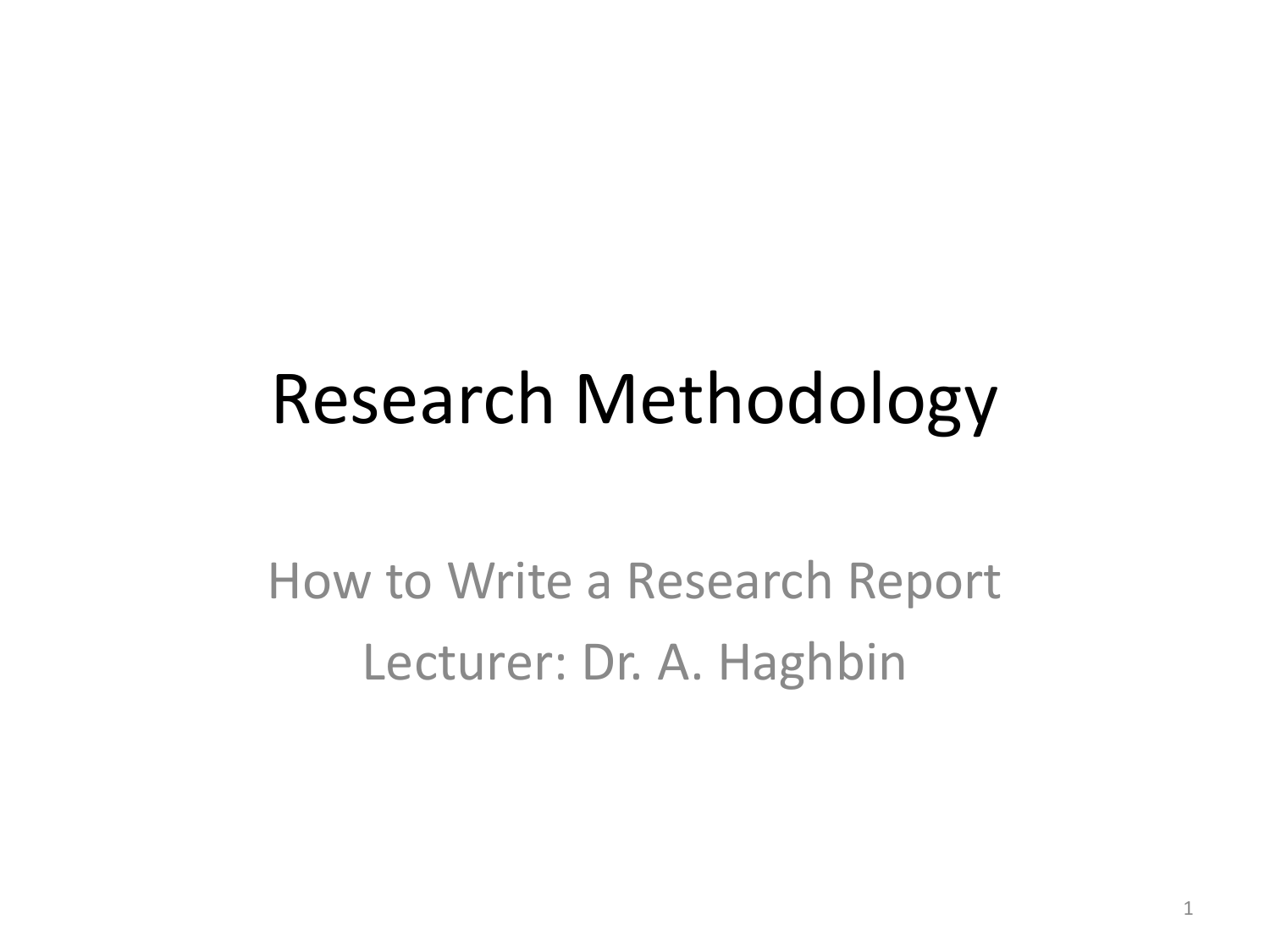### Overview

- How to write a research report
- How to write proposal
- How to write thesis
- Some tools
- MS Office Word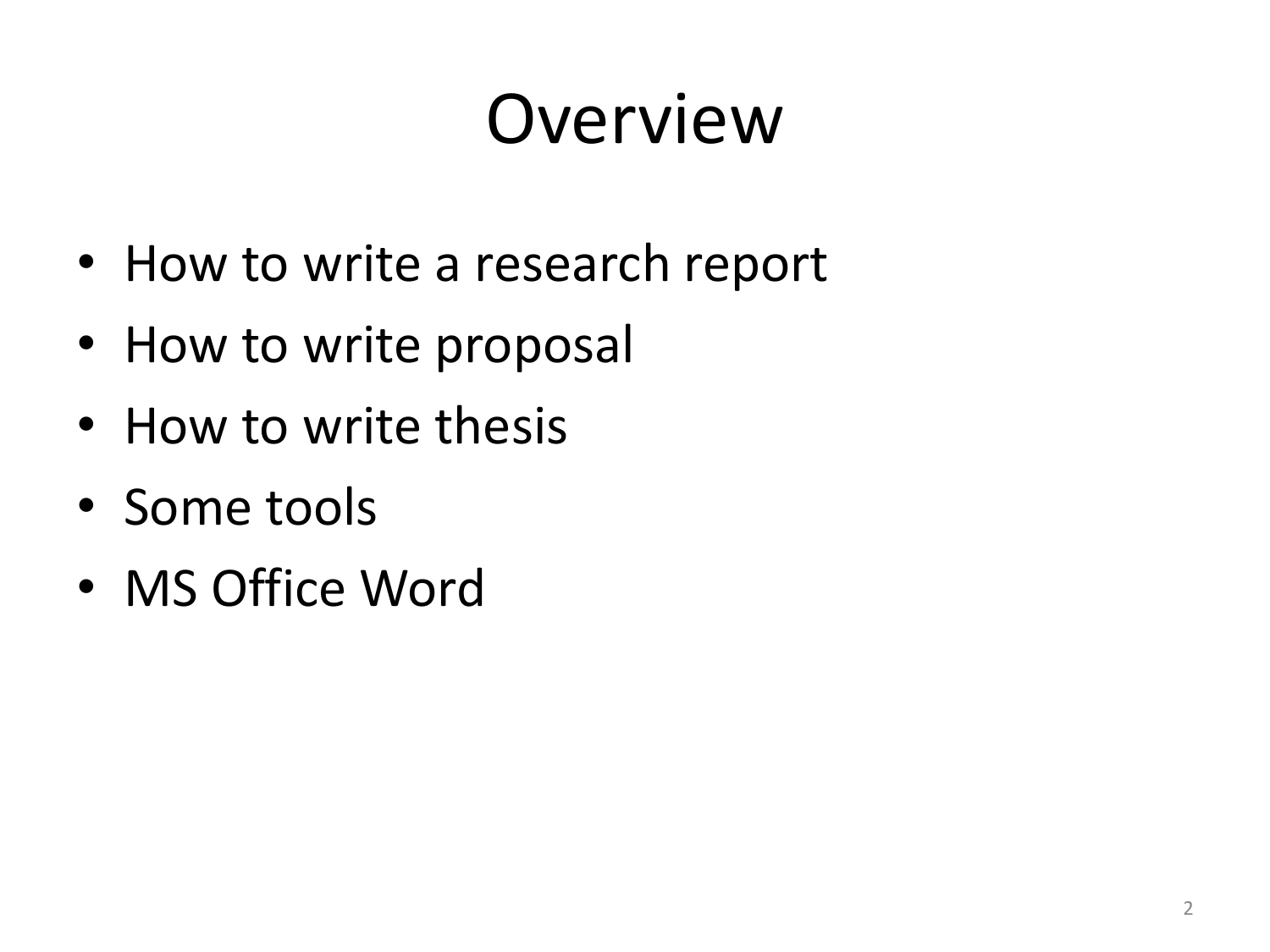- Documentation
- Technical report
- Paper
- Thesis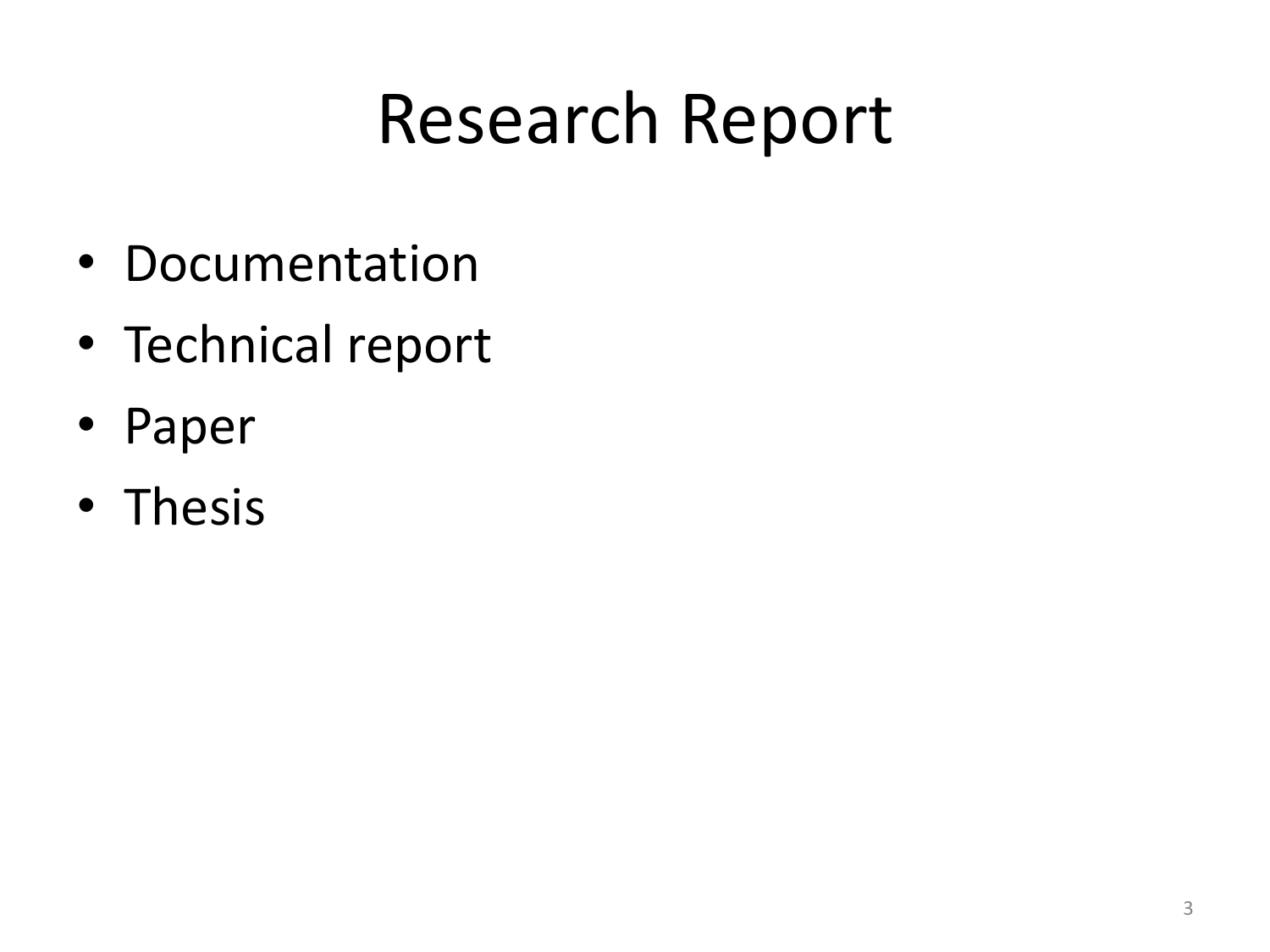- At university, reports are read by lecturers and tutors in order to assess your mastery of the subjects and your ability to apply your knowledge to a practical task
- In the workplace, they will be read by managers, clients, and the construction engineers responsible for building from your designs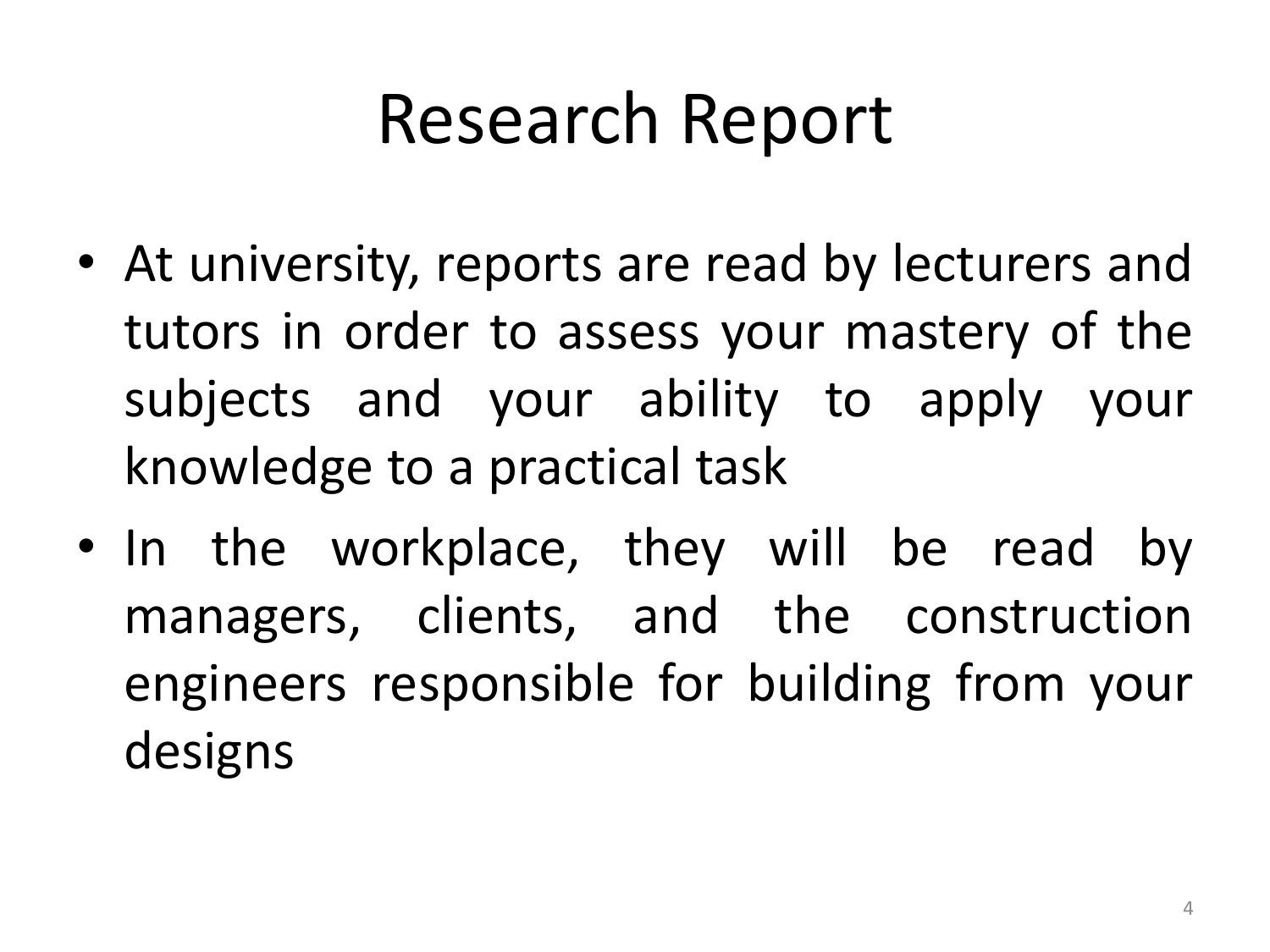- To share research results with the other researchers
- To obtain some form of degree
- To get views for improvement
- To get recognition
- For appraisal purposes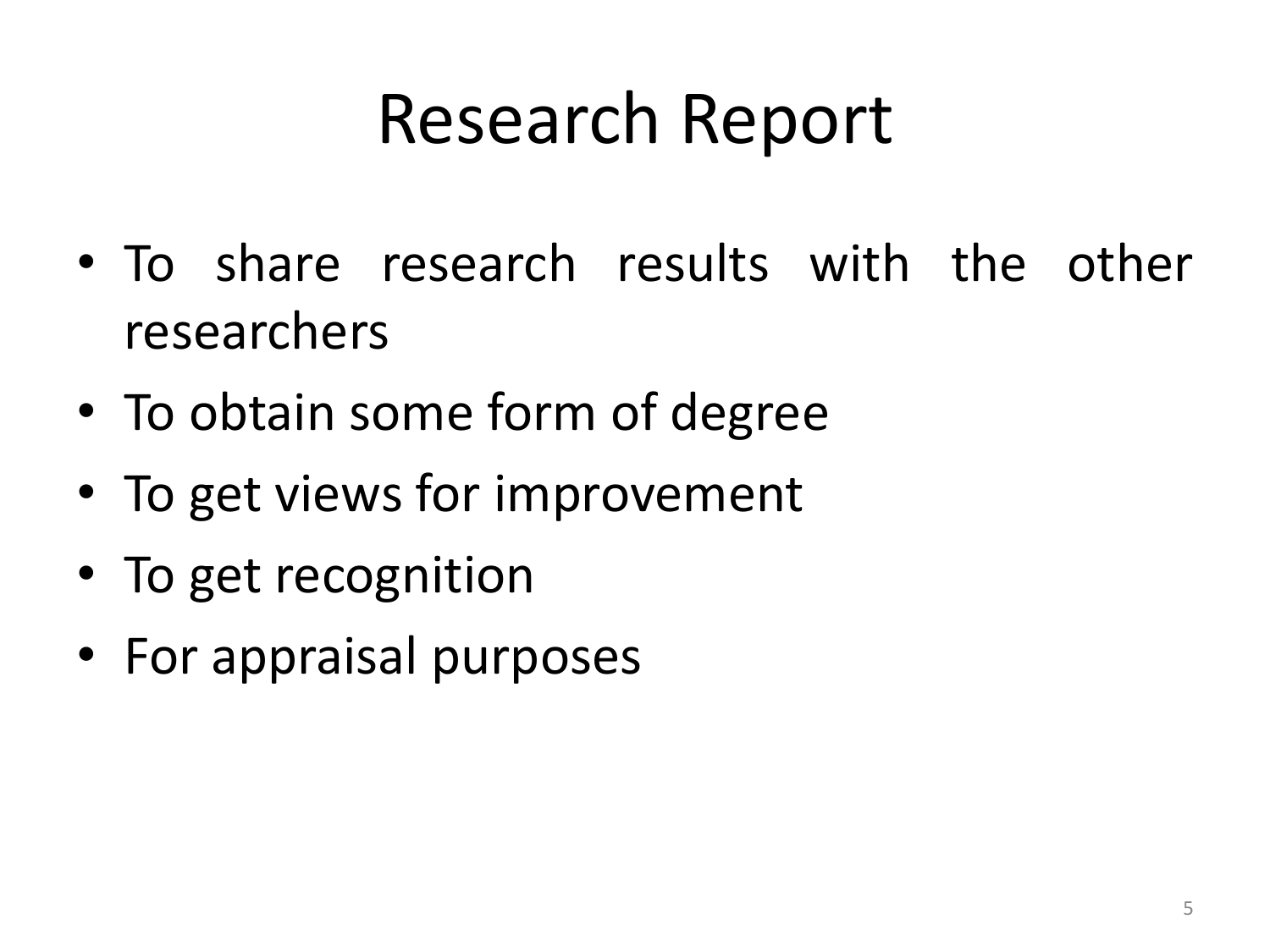- An initial documentation for writing a technical paper for a journal or a conference
- For internal verification/discussions or as a preliminary documentation for a bigger research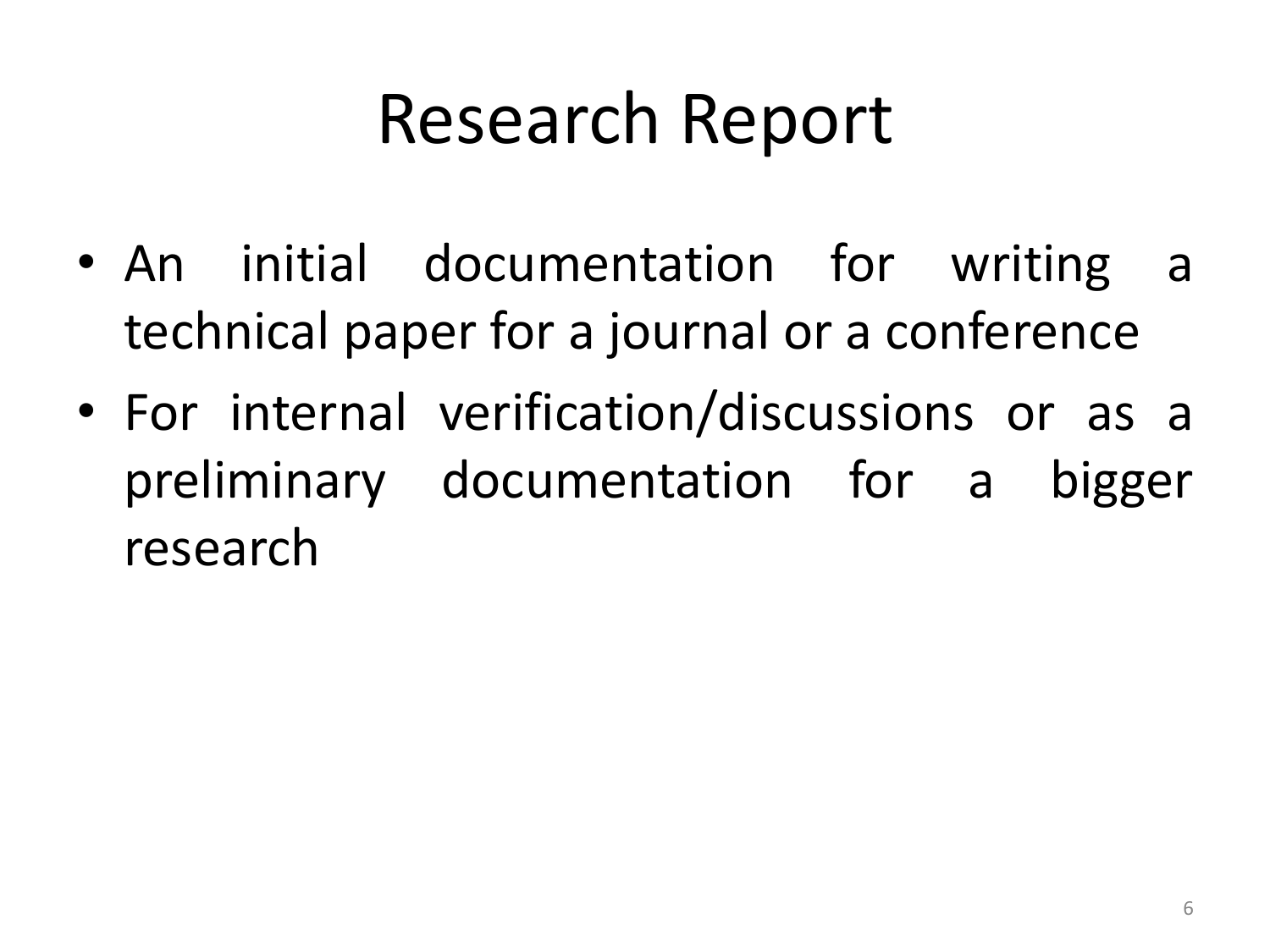- Title page
- Summary
- Table of Contents
- Introduction
- Middle sections with numbered headings
- Conclusions
- References
- Appendices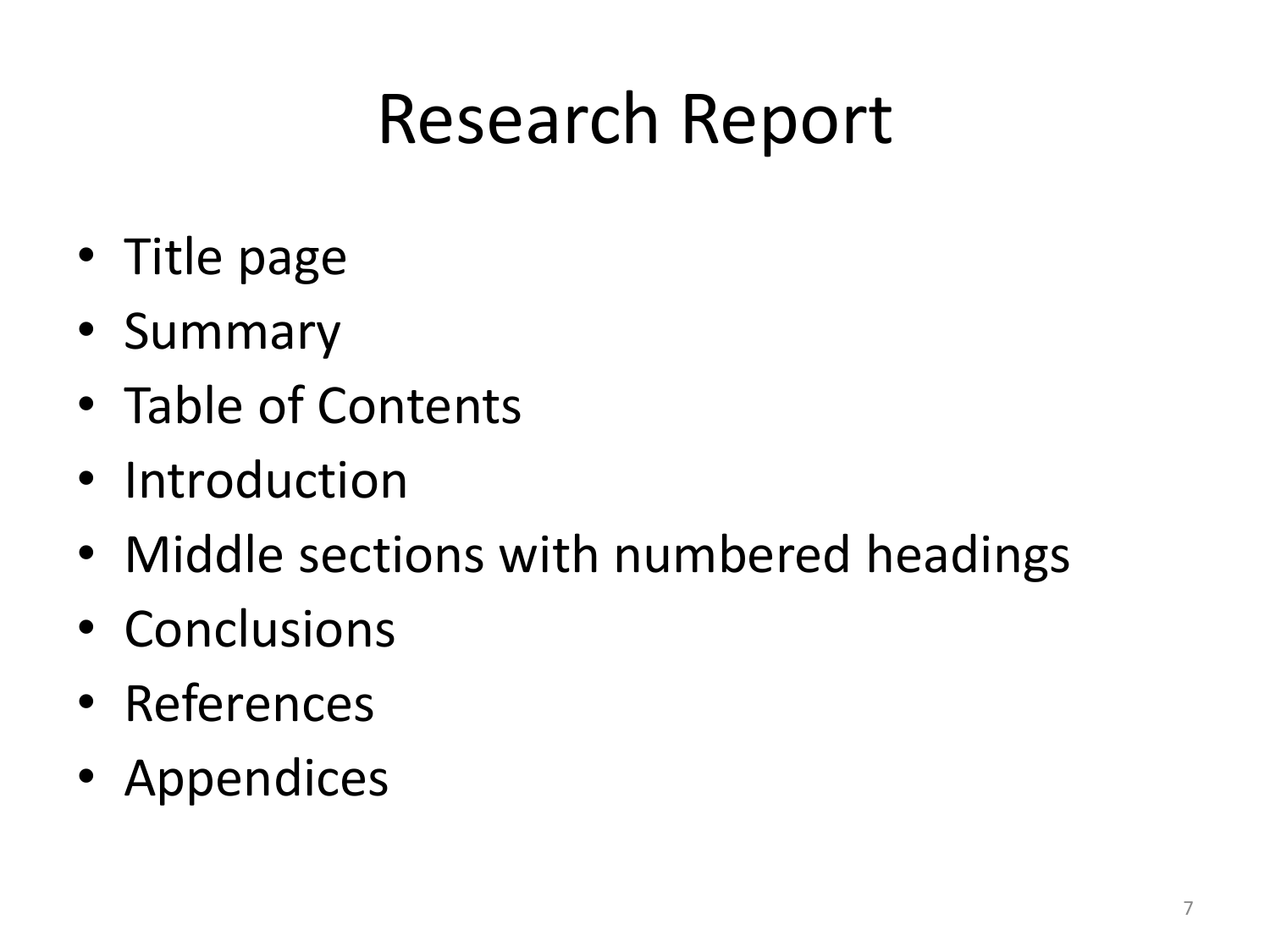- Title page
	- The title of the report
	- The authors' names and ID numbers
	- The course name and number, the department, and university
	- The date of submission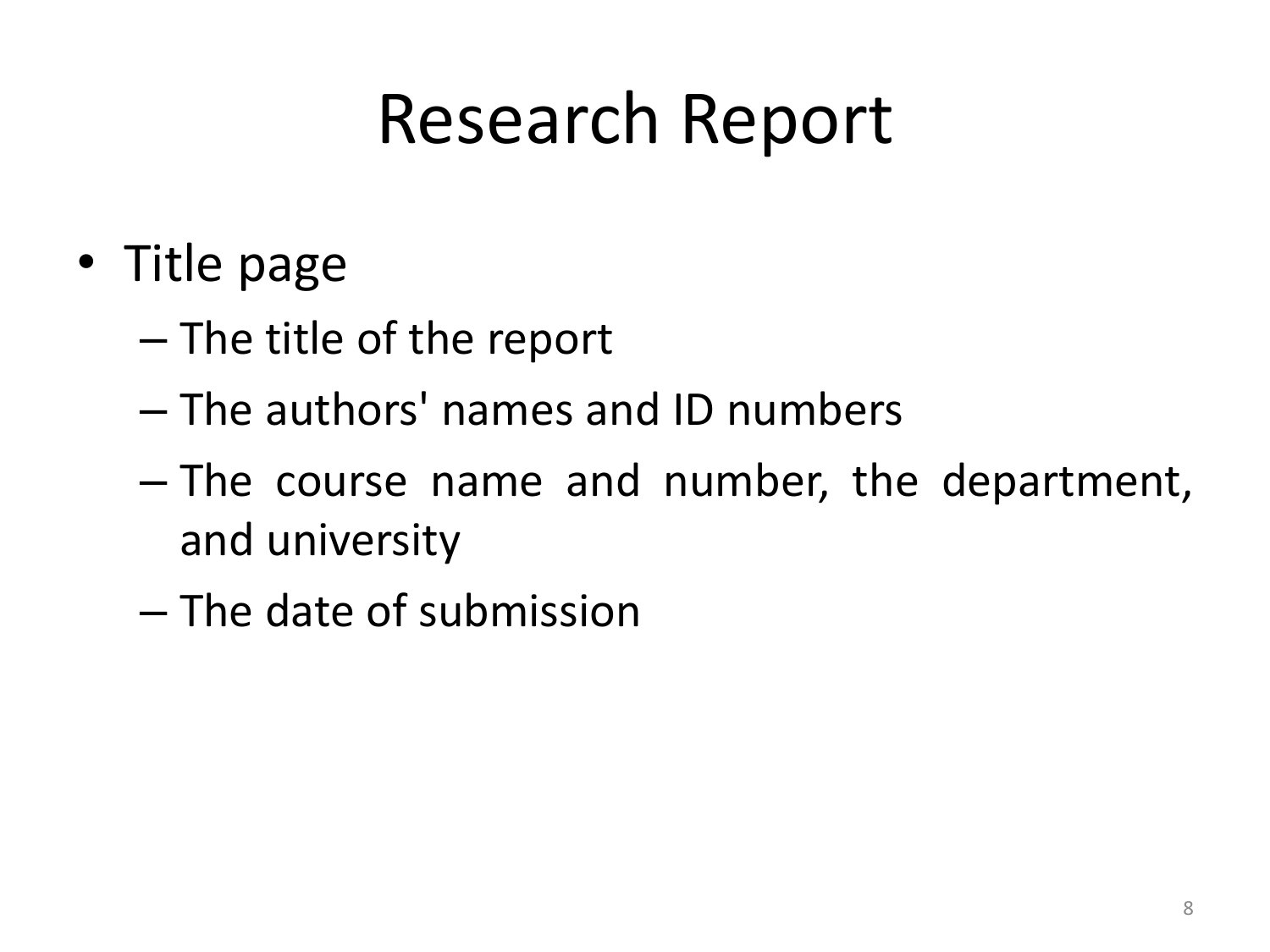- Summery, a brief overview of the substance of the report
	- States the topic of the report
	- Outlines your approach to the task if applicable
	- Gives the most important findings of your research or investigation, or the key aspects of your design
	- States the main outcomes or conclusions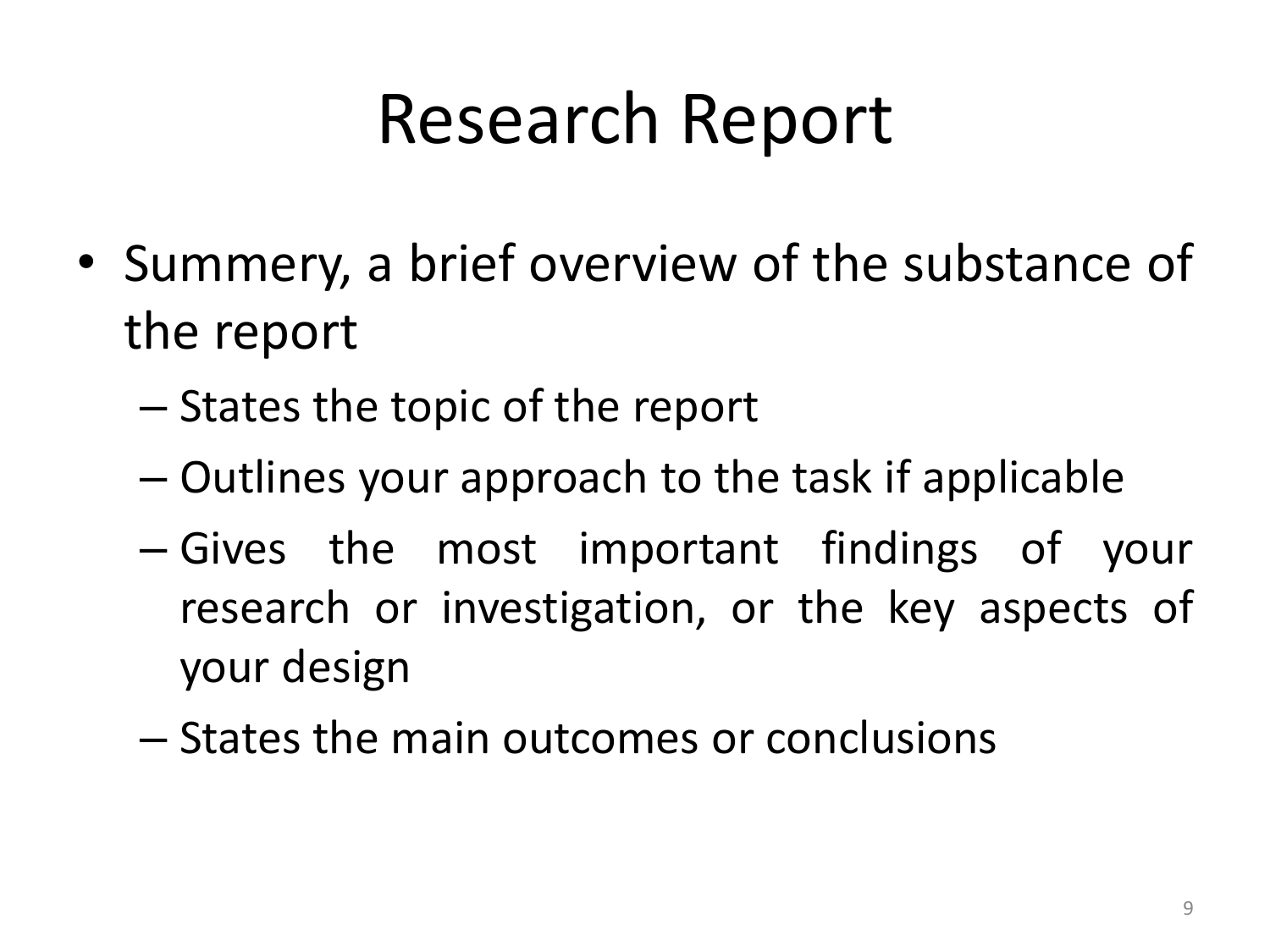- Summary (Abstract) does not,
	- Provide general background information
	- Explain why you are doing the research, investigation or design
	- Refer to later diagrams or references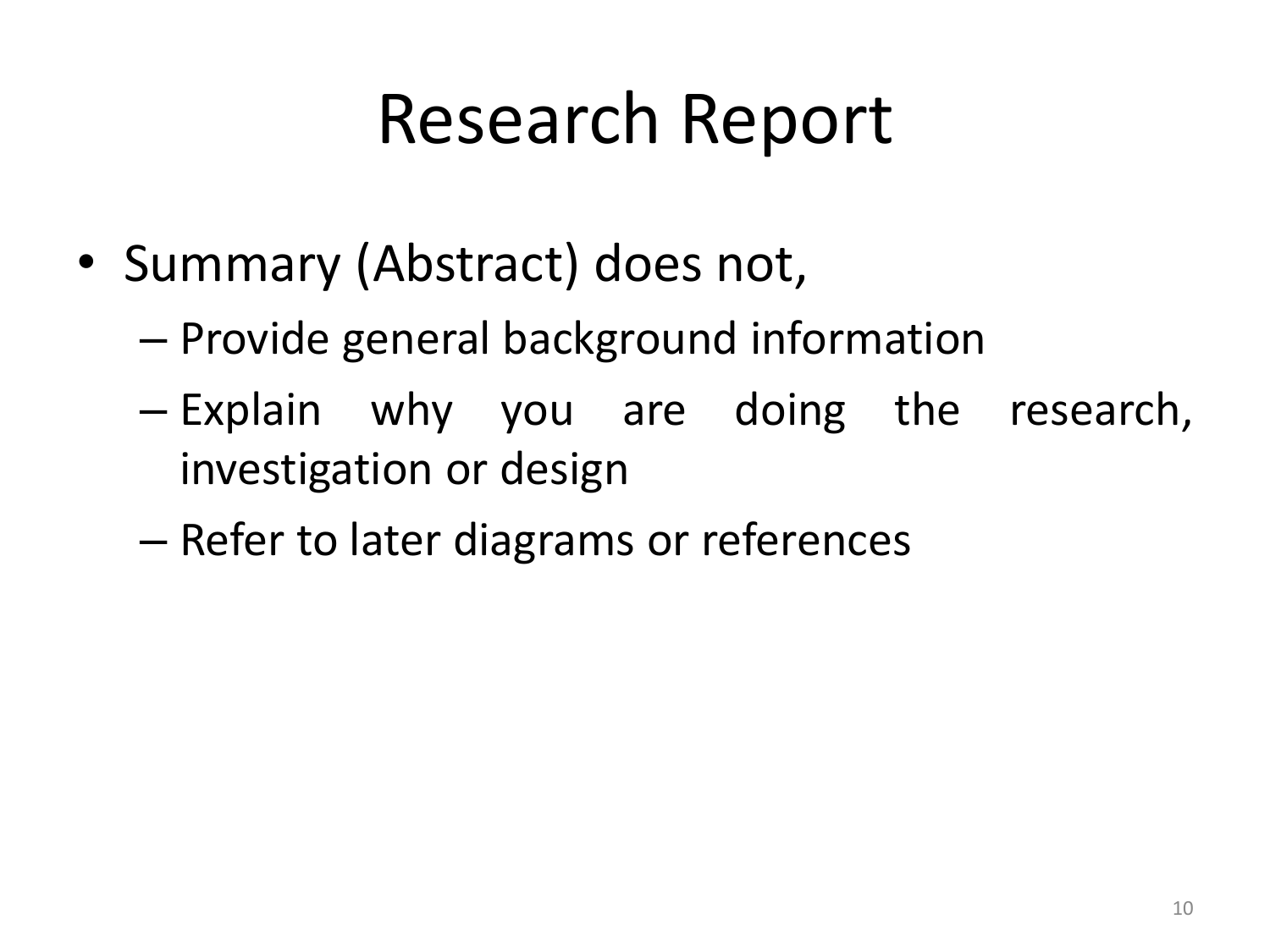- Table of content (TOC)
- Sections and subsections of the report and their corresponding page numbers
	- Number the sections by the decimal point numbering system
	- Number all the preliminary pages in lower-case Roman numerals
	- You don't have to place the number on the title page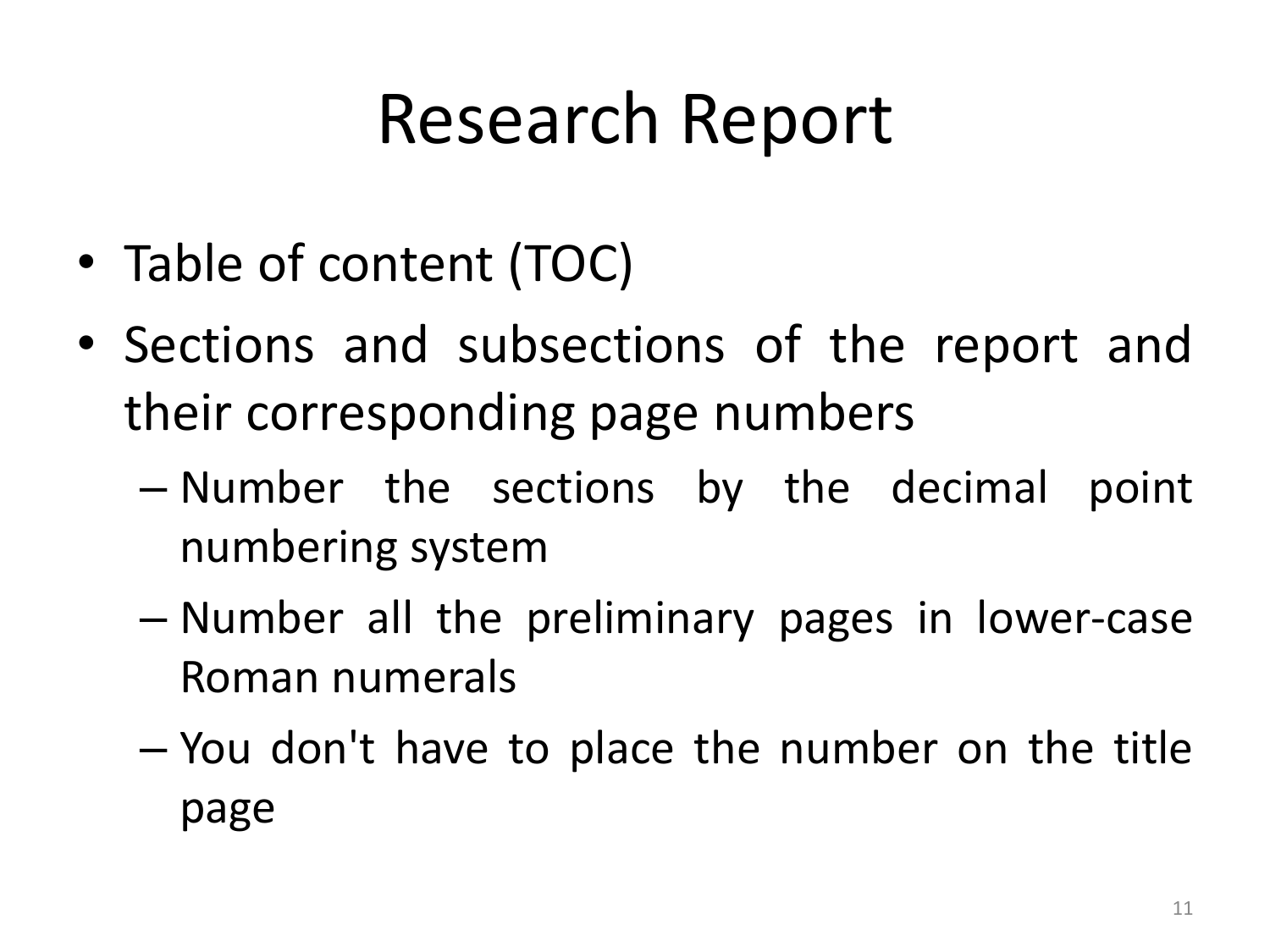- Number all the remaining pages of your report with Arabic numerals. Thus the report begins on page 1 with your introduction (Section 1).
- Provide a title to describe the contents of each appendix (Note: one *appendix*, two or more *appendices*).
- Don't just call them Appendix 1 or Appendix 2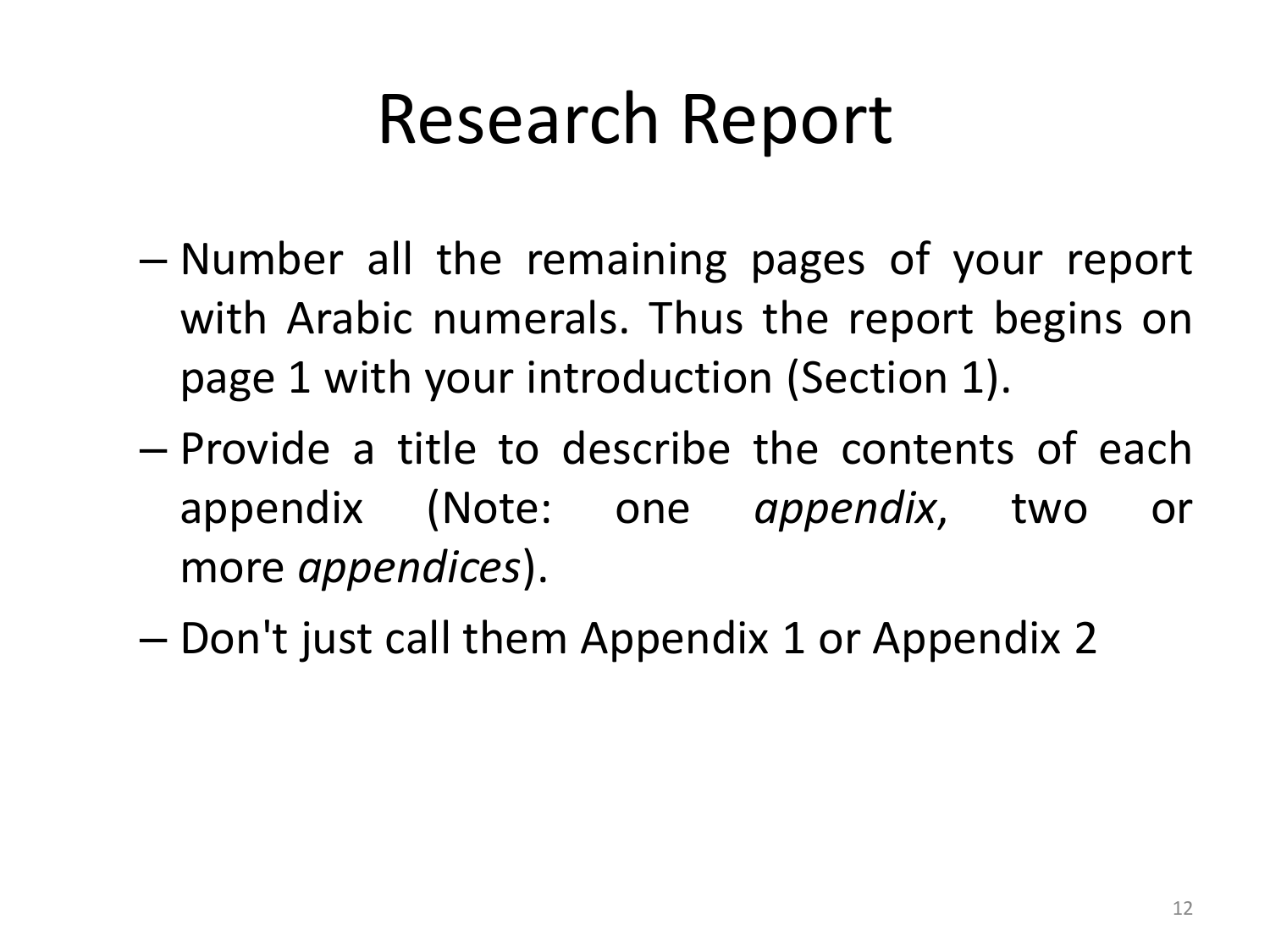### TOC An Example

|     |                                                                                                                                                                                                                                     | <b>Contents</b>                    |    |
|-----|-------------------------------------------------------------------------------------------------------------------------------------------------------------------------------------------------------------------------------------|------------------------------------|----|
|     | Summary                                                                                                                                                                                                                             |                                    | ii |
| 1.0 | Introduction                                                                                                                                                                                                                        |                                    |    |
| 2.0 |                                                                                                                                                                                                                                     |                                    |    |
|     | 2.1                                                                                                                                                                                                                                 | Superstructure                     | 2  |
|     | $2.2^{\circ}$                                                                                                                                                                                                                       | Abutments                          | 3  |
|     | 2.3                                                                                                                                                                                                                                 | <b>Construction method</b>         |    |
| 3.0 | Design 2: 25m Super T-girder bridge <b>Super State of the Contract Office</b> Superintending and the United States of the United States and Superintending and States and States and States and States and States and States and St |                                    |    |
|     | 3.1                                                                                                                                                                                                                                 | Superstructure                     | 4  |
|     | 3.2                                                                                                                                                                                                                                 | Abutments                          | 5  |
|     | 3.3 <sub>1</sub>                                                                                                                                                                                                                    | <b>Construction method</b>         |    |
| 4.0 | Comparison of designs                                                                                                                                                                                                               |                                    |    |
|     | 4.1                                                                                                                                                                                                                                 | Economics                          | 7  |
|     |                                                                                                                                                                                                                                     | 4.1.2<br>Construction costs        |    |
|     |                                                                                                                                                                                                                                     | 4.1.1 Long-term maintenance        |    |
|     | 4.2                                                                                                                                                                                                                                 | Safety                             | 8  |
|     | 4.3                                                                                                                                                                                                                                 | Aesthetics                         | 9  |
| 5.0 |                                                                                                                                                                                                                                     | Conclusions and recommendations    | 9  |
| 6.0 | References                                                                                                                                                                                                                          |                                    | 10 |
|     | Appendices:                                                                                                                                                                                                                         |                                    |    |
|     | Appendix 1 Design 1 scale drawings                                                                                                                                                                                                  |                                    |    |
|     |                                                                                                                                                                                                                                     | Appendix 2 Design 2 scale drawings |    |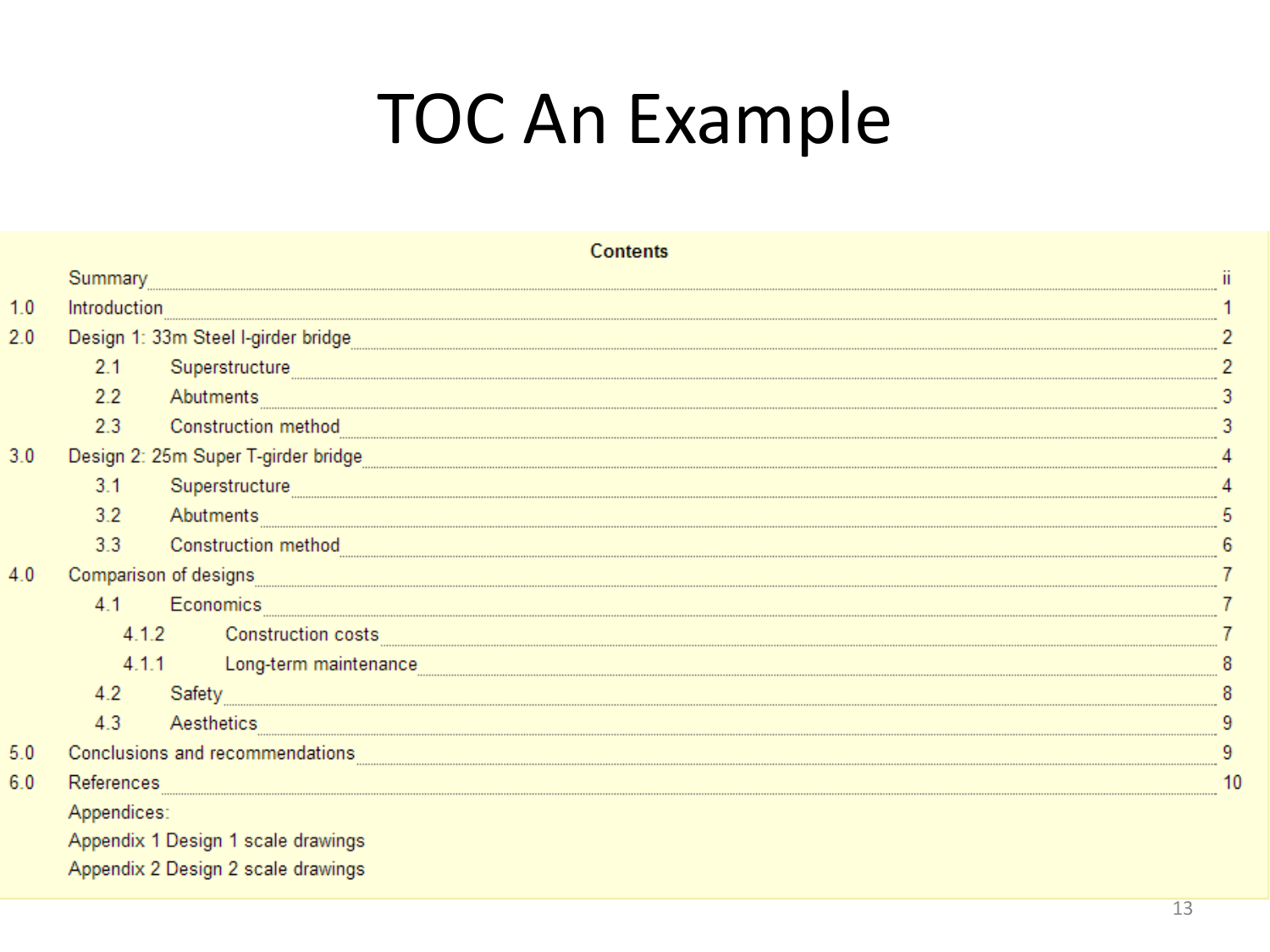- Introduction
	- The background to the topic of your report to set your work in its broad context
	- A clear statement of the purpose of the report, usually to present the results of your research, investigation, or design
	- A clear statement of the aims of the project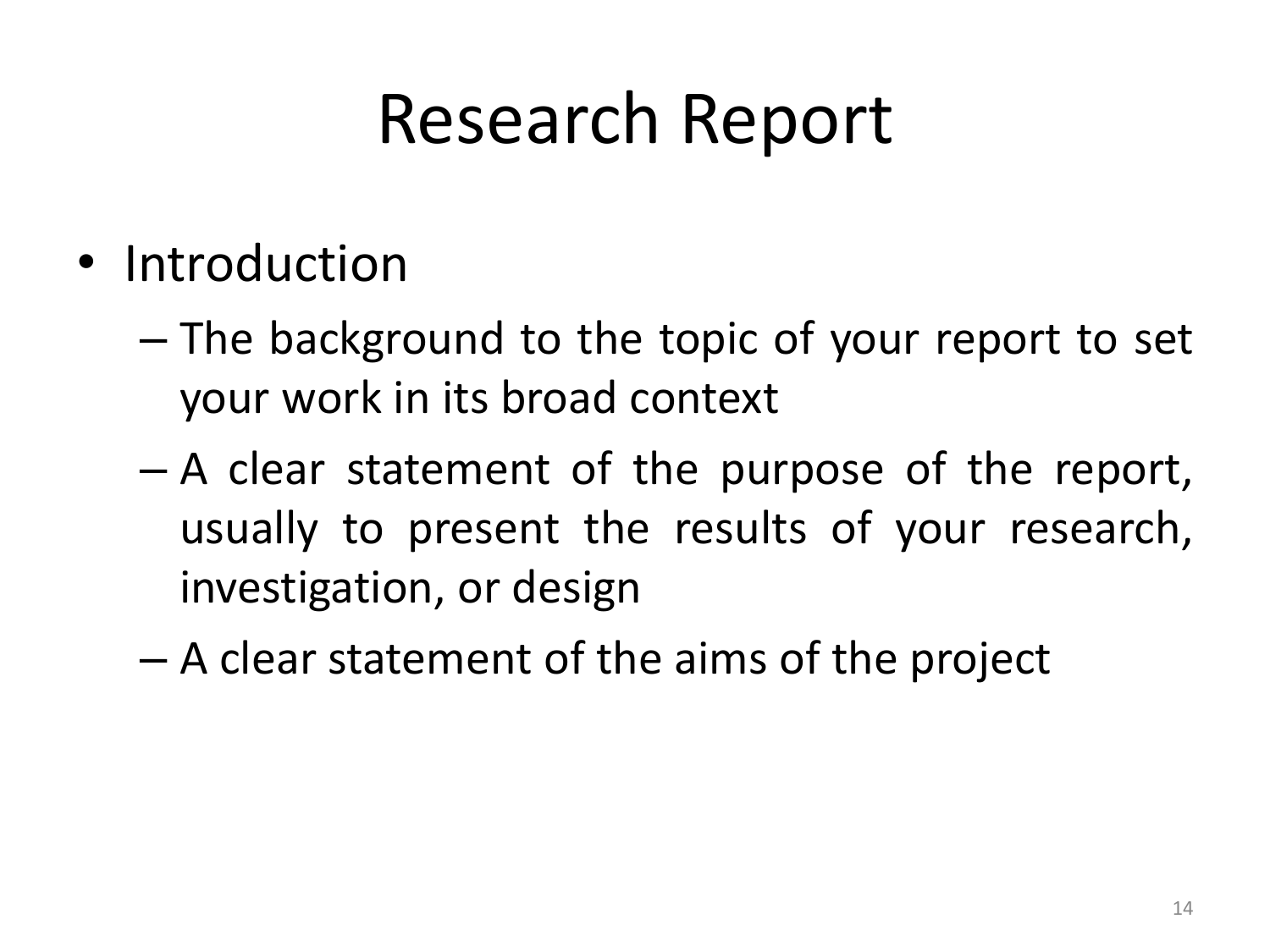- Technical background necessary to understand the report; e.g. theory or assumptions
- A brief outline of the structure of the report if appropriate (this would not be necessary in a short report)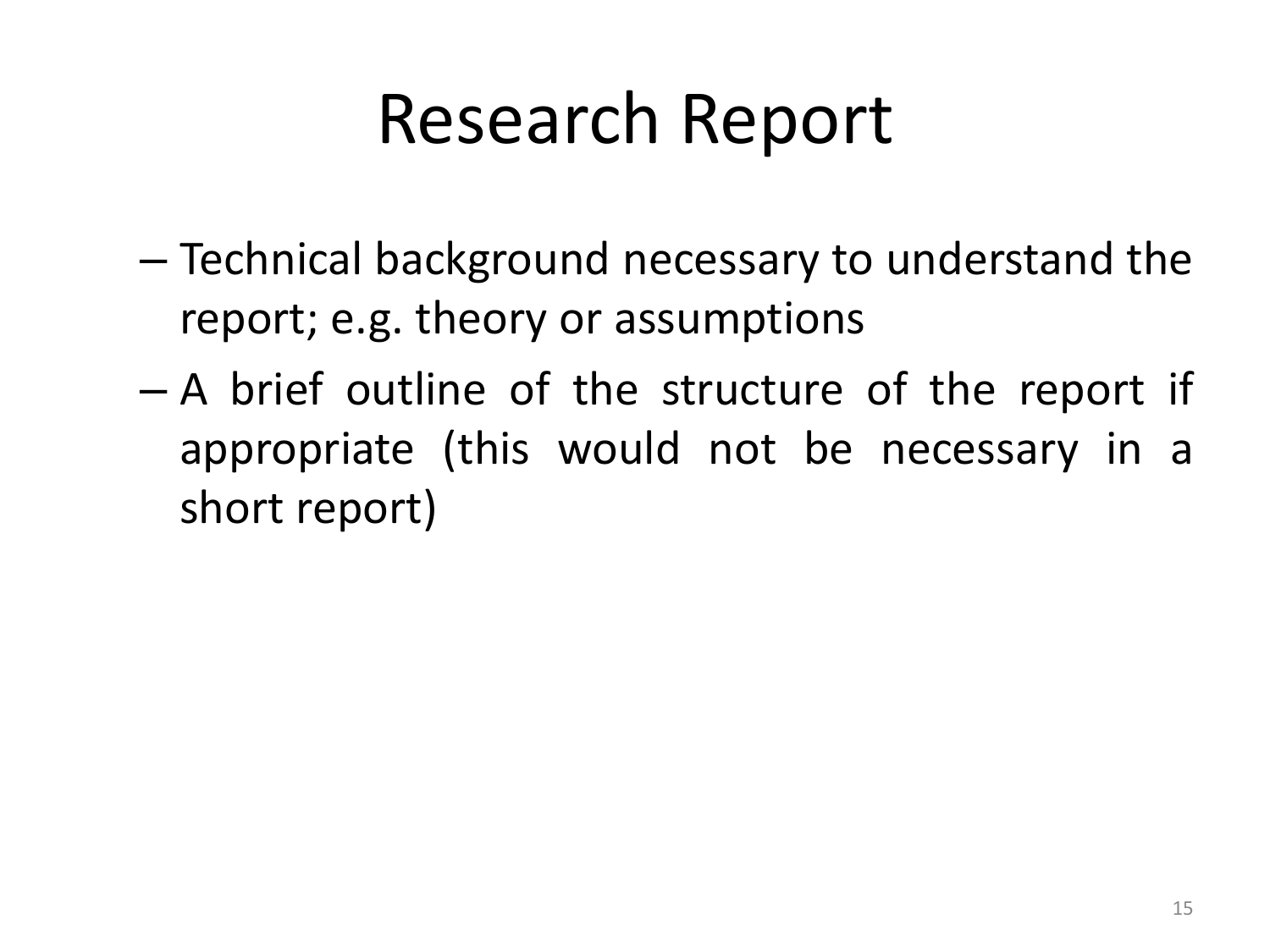- Body of the report
	- Presents the information from your research, both real world and theoretical, or your design
	- Organizes information logically under appropriate headings
	- Conveys information in the most effective way for communication
		- Uses figures and tables
		- Can use bulleted or numbered lists
		- Can use formatting to break up large slabs of text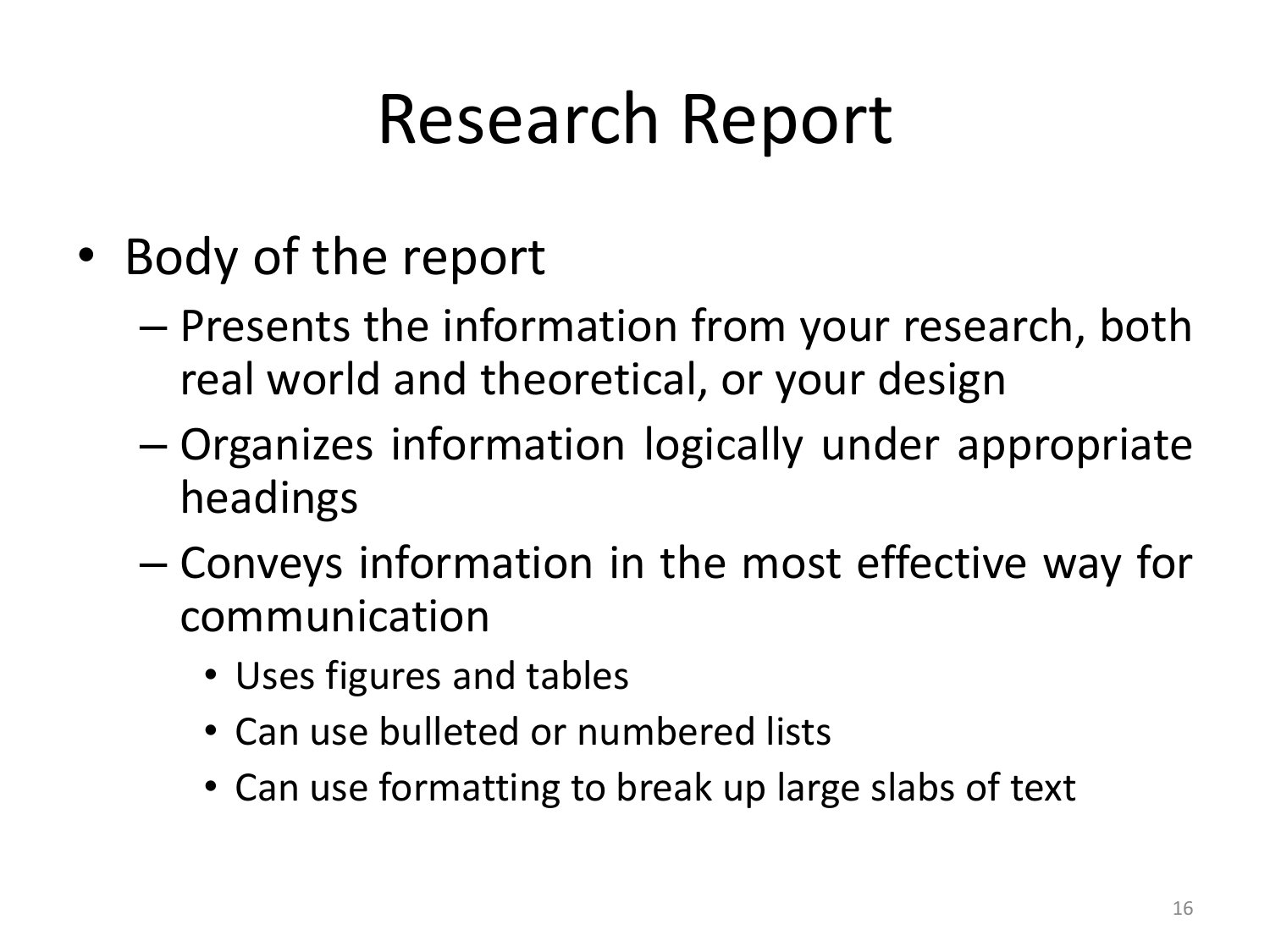- Review of Related Literature
- Statement of the Problem
- Statement of Hypotheses of Research Questions
- Limitations
- Definition of Terms
- Methodology/Procedures for Collection and Treatment of Data
- Presentation of Data
- Analysis of Data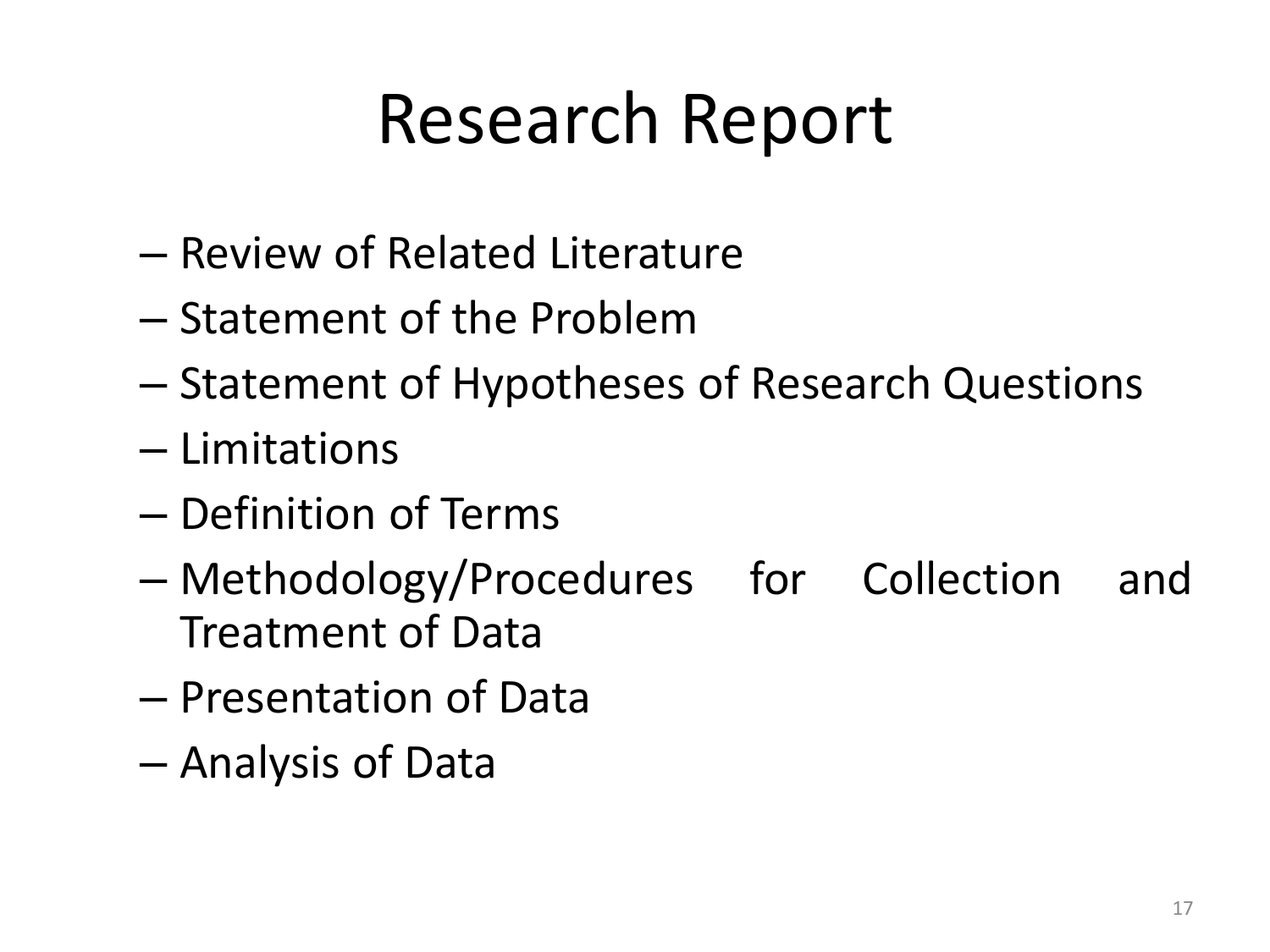- Conclusion/ Effective ending to your report
- Should relate to the aims of the work as stated in the Introduction
	- States whether you have achieved your aims
	- Gives a brief summary of the key findings or information in your report
	- Highlights the major outcomes of your investigation and their significance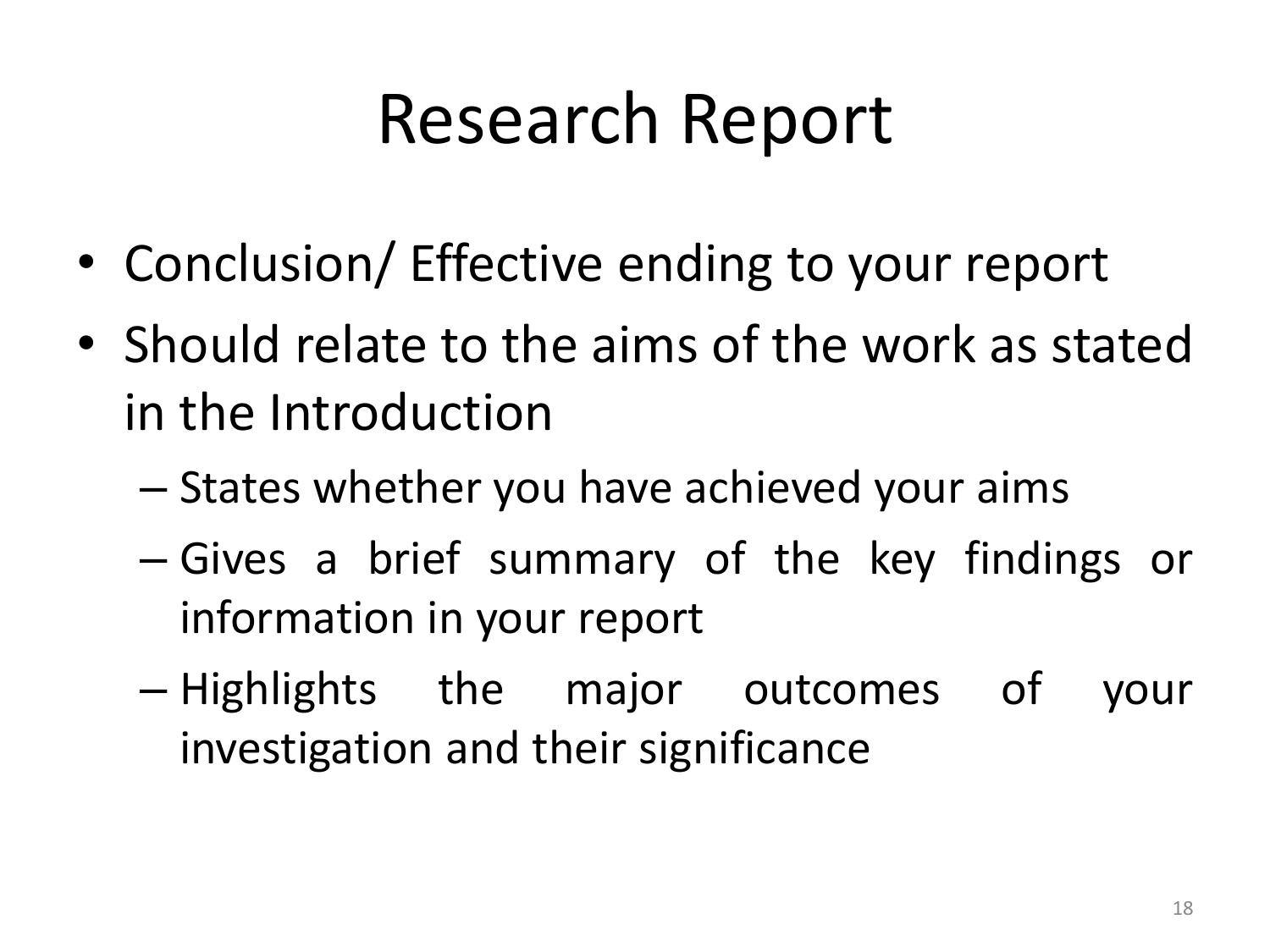- References have two parts
	- Citations in the text of the report
	- A list of references in the final section
- You incorporate information from other sources;
	- factual material
	- graphs and tables of data
	- pictures and diagrams
- You quote word-for-word from another work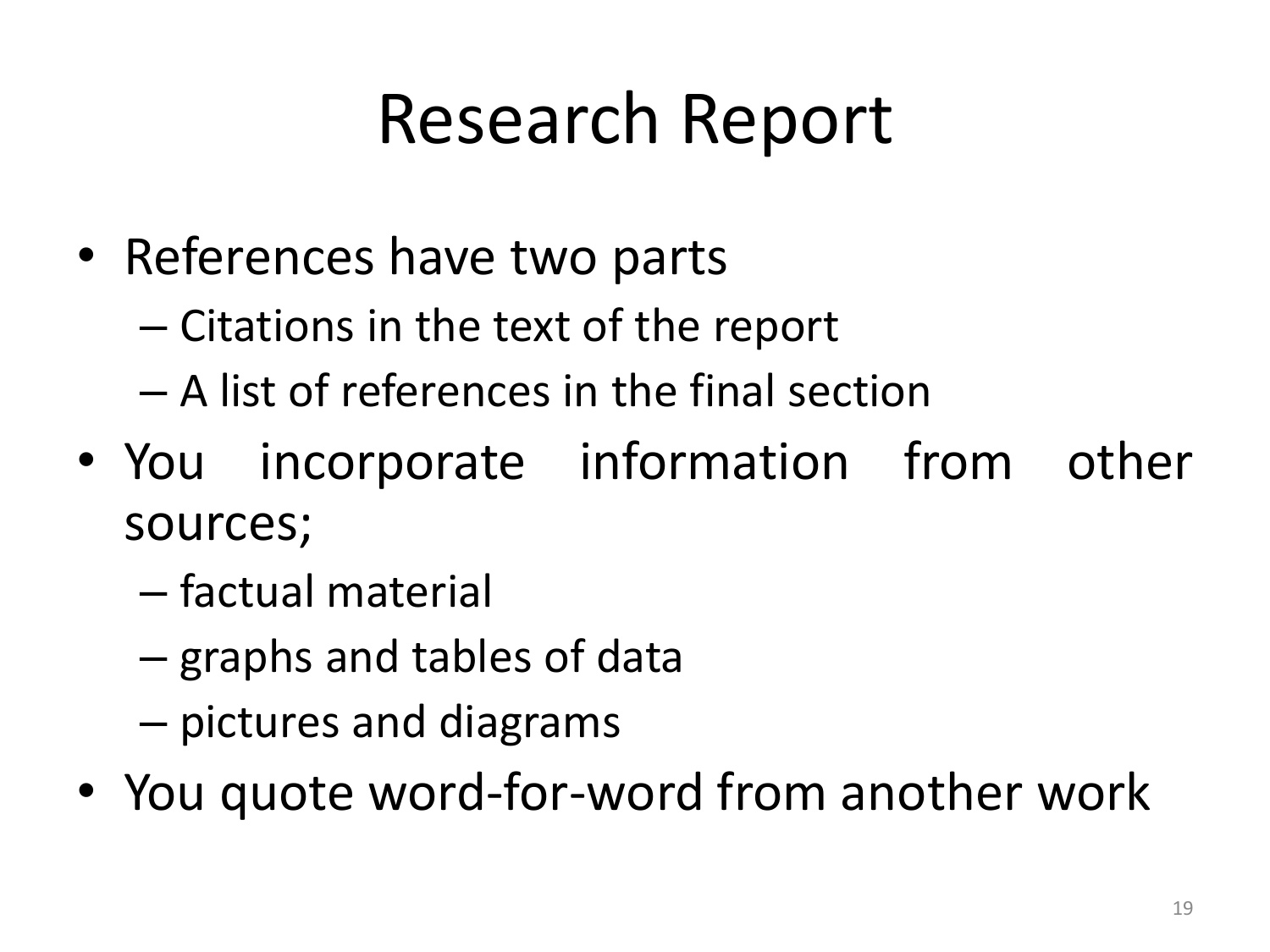- Appendices
- Contain material that is too detailed to include in the main report
	- Raw data or detailed drawings
- Each appendix must be given a number (or letter) and title
- Each appendix must be referred to by number (or letter) at the relevant point in the text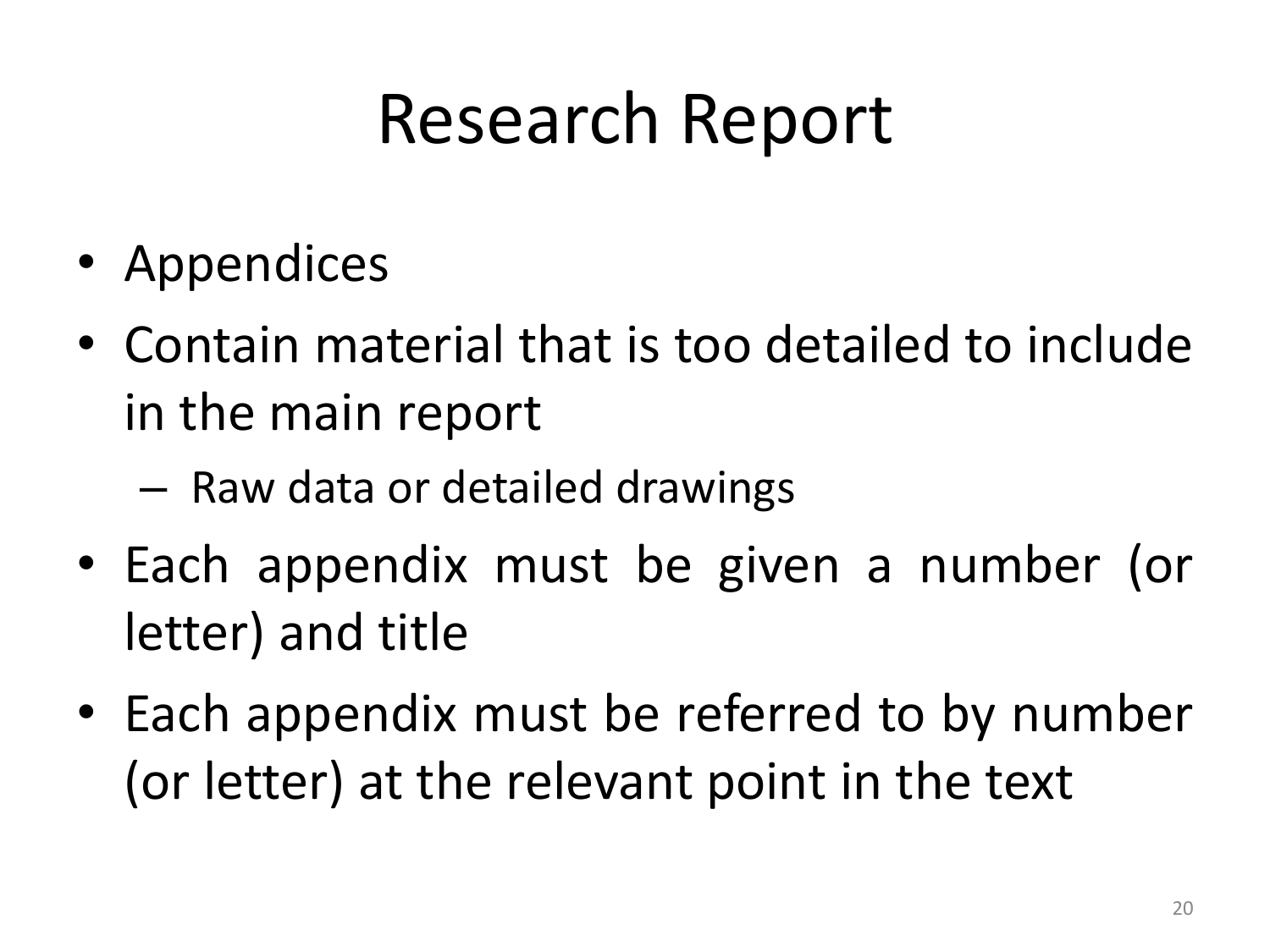- Introduction
	- The problem statement
	- A rationale for the research
		- Statement of the research objectives
	- Hypothesis (expected findings)
	- Definitions of terms
	- Summary including a restatement of the problem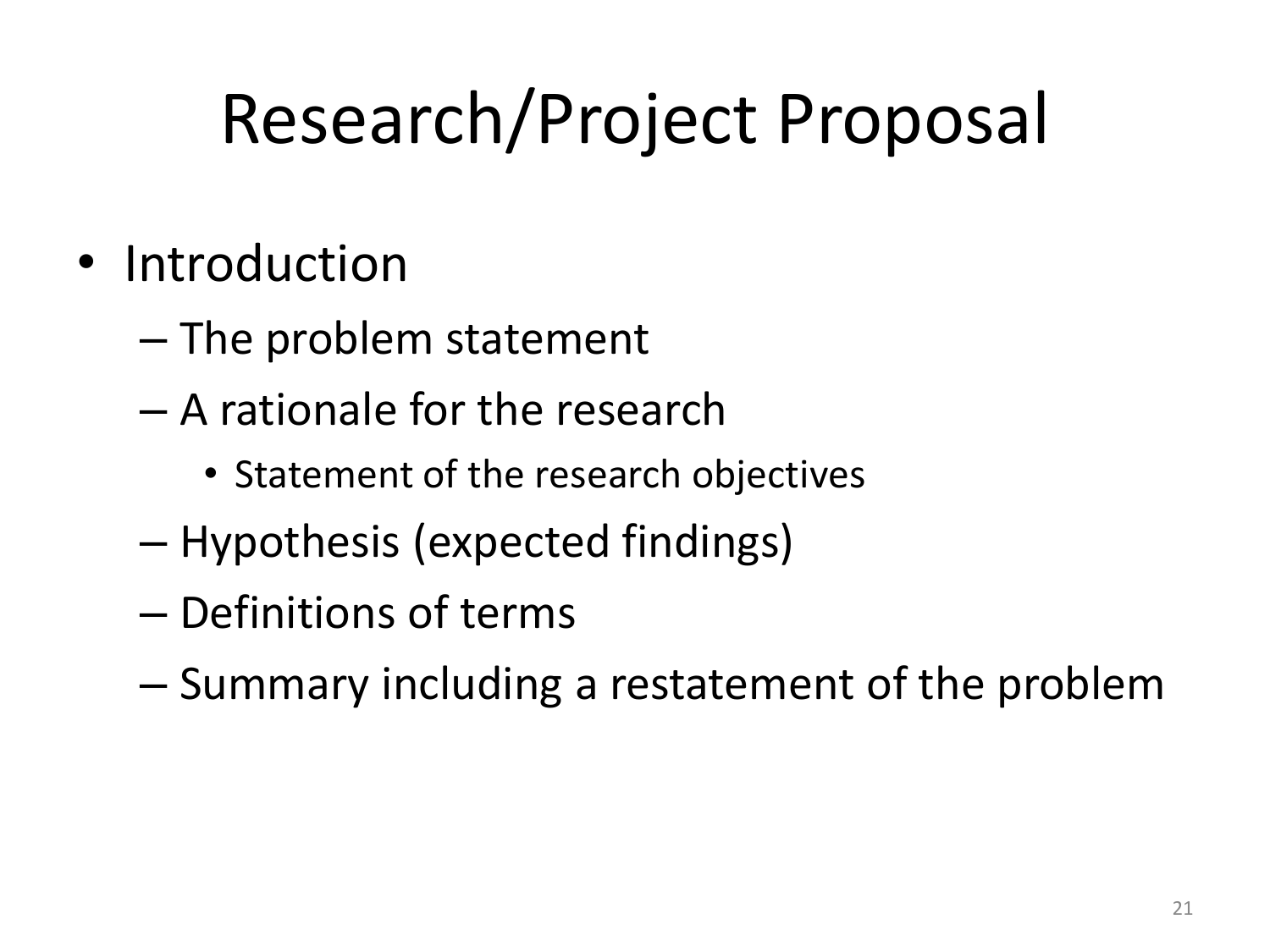- A (brief) review of the relevant literature
	- The importance of the question being asked
	- The current status of the topic
	- The relationship between literature and problem statement
	- Summary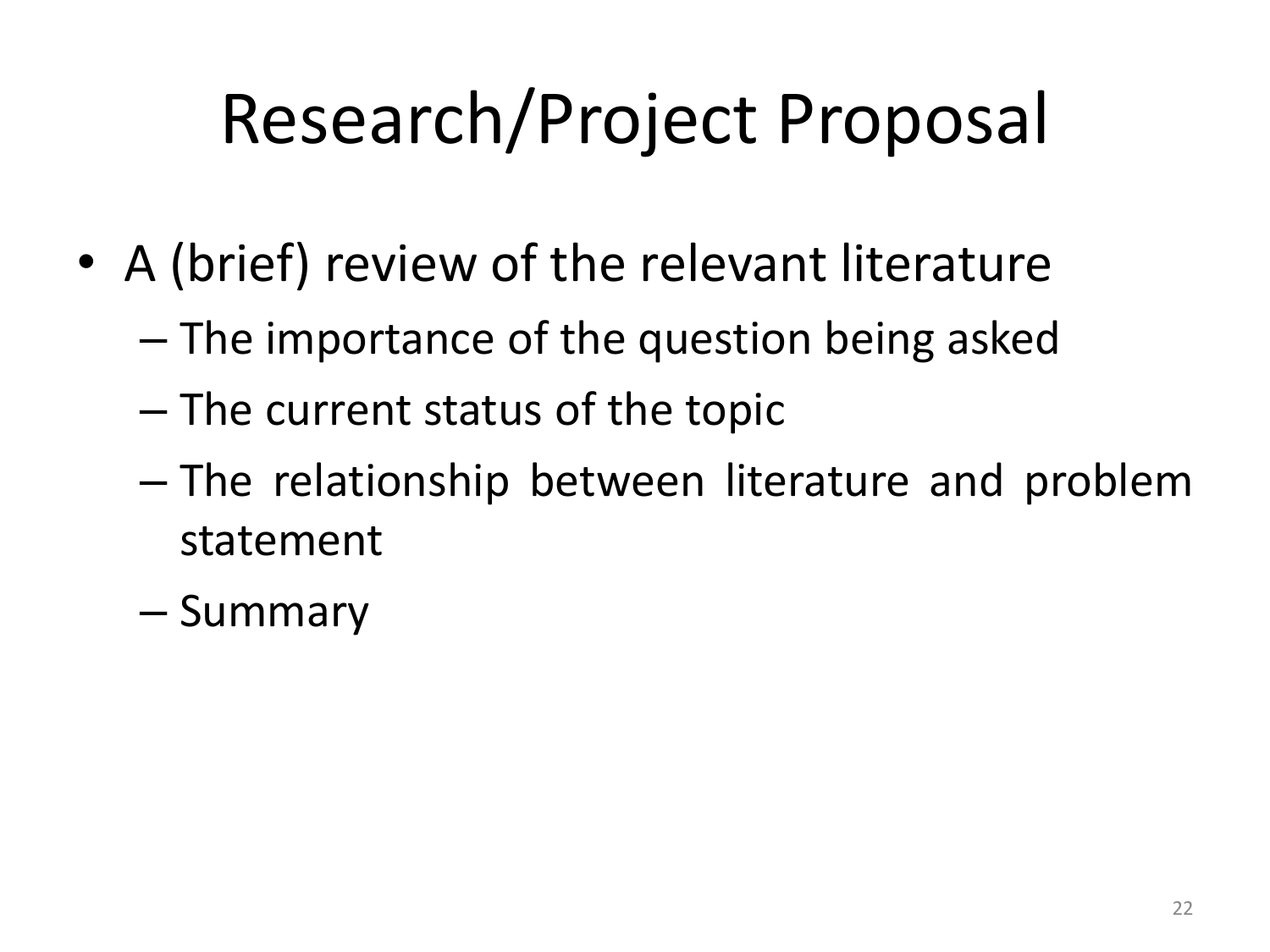- Method
	- Participants (including a description and selection procedures)
	- Research design
	- Data collection plans
		- Operational definition of all variables
		- Reliability and validity of instruments
		- Results of pilot studies
	- Proposed analysis of the data
	- Results of the data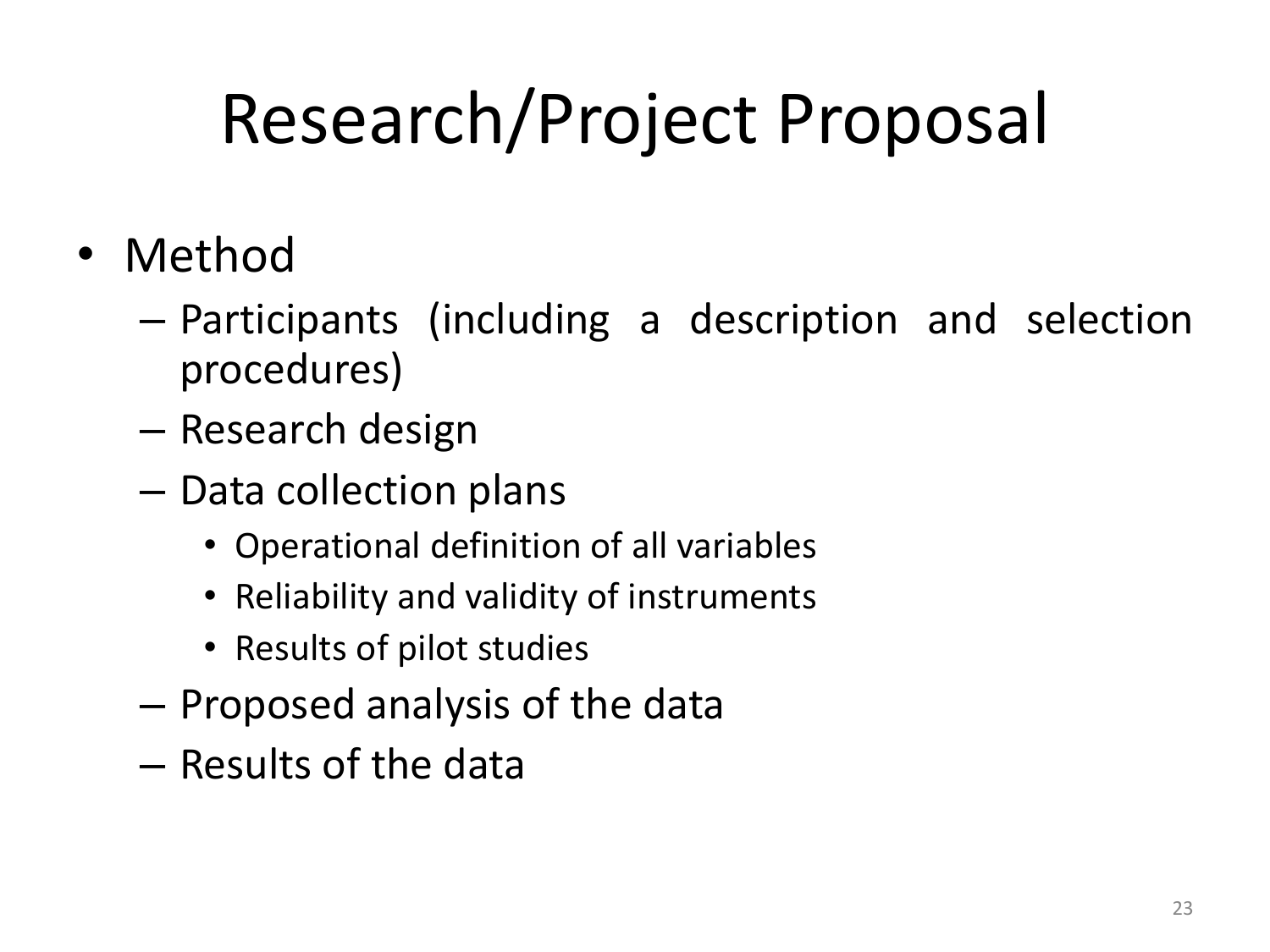- Implications and limitations
- References
- Appendices
	- Copies of instruments that will be used
	- Results of pilot studies (actual data)
	- Human experimentation approval
	- Participant permission form
	- Time line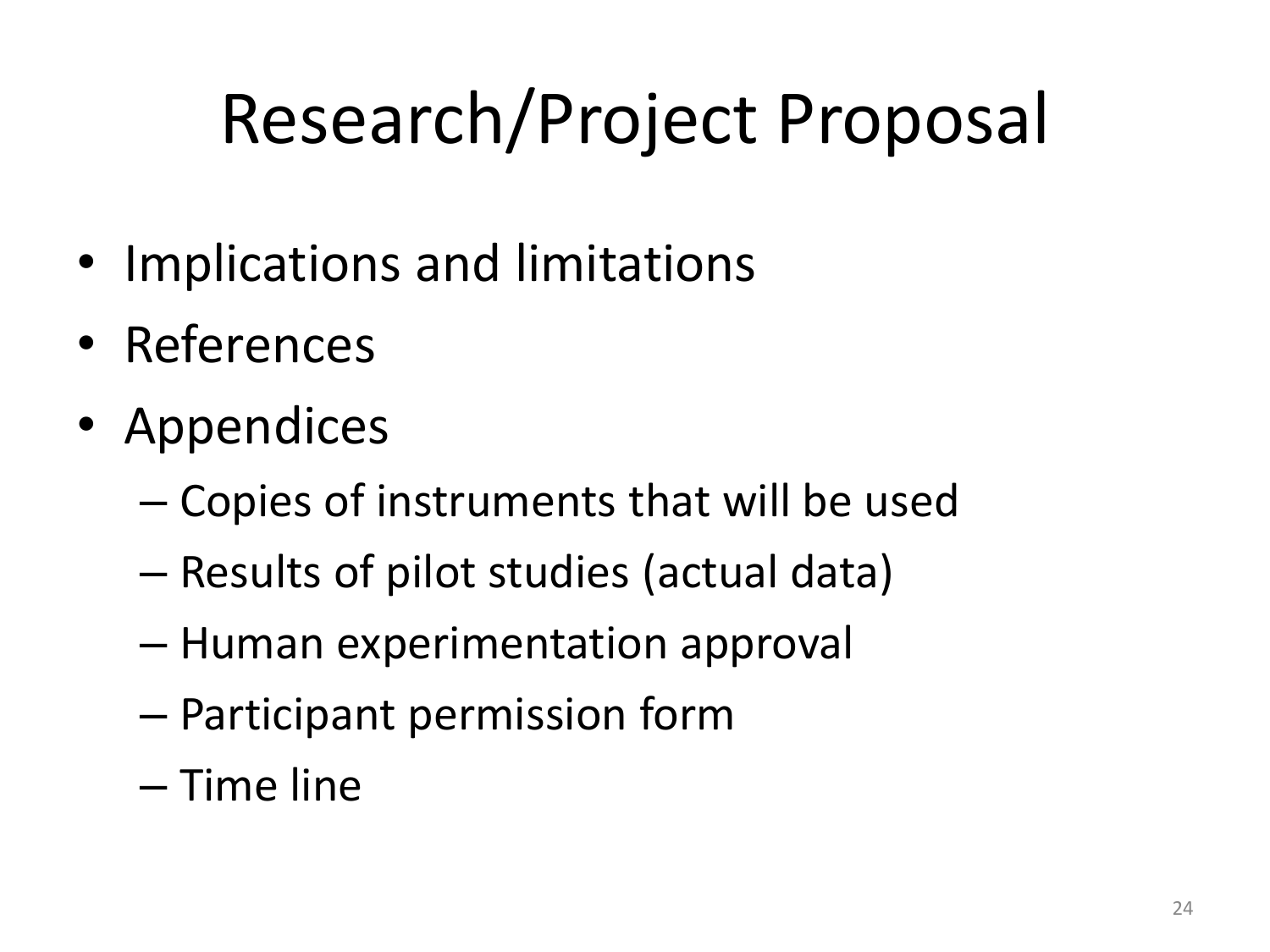## Thesis

- Abstract
- Declaration
- Acknowledgments
- Table of Contents
- List of Symbols, Tables and Figures
- Chapter 1: Introduction
	- Background
	- Objectives of Thesis
	- Layout of Thesis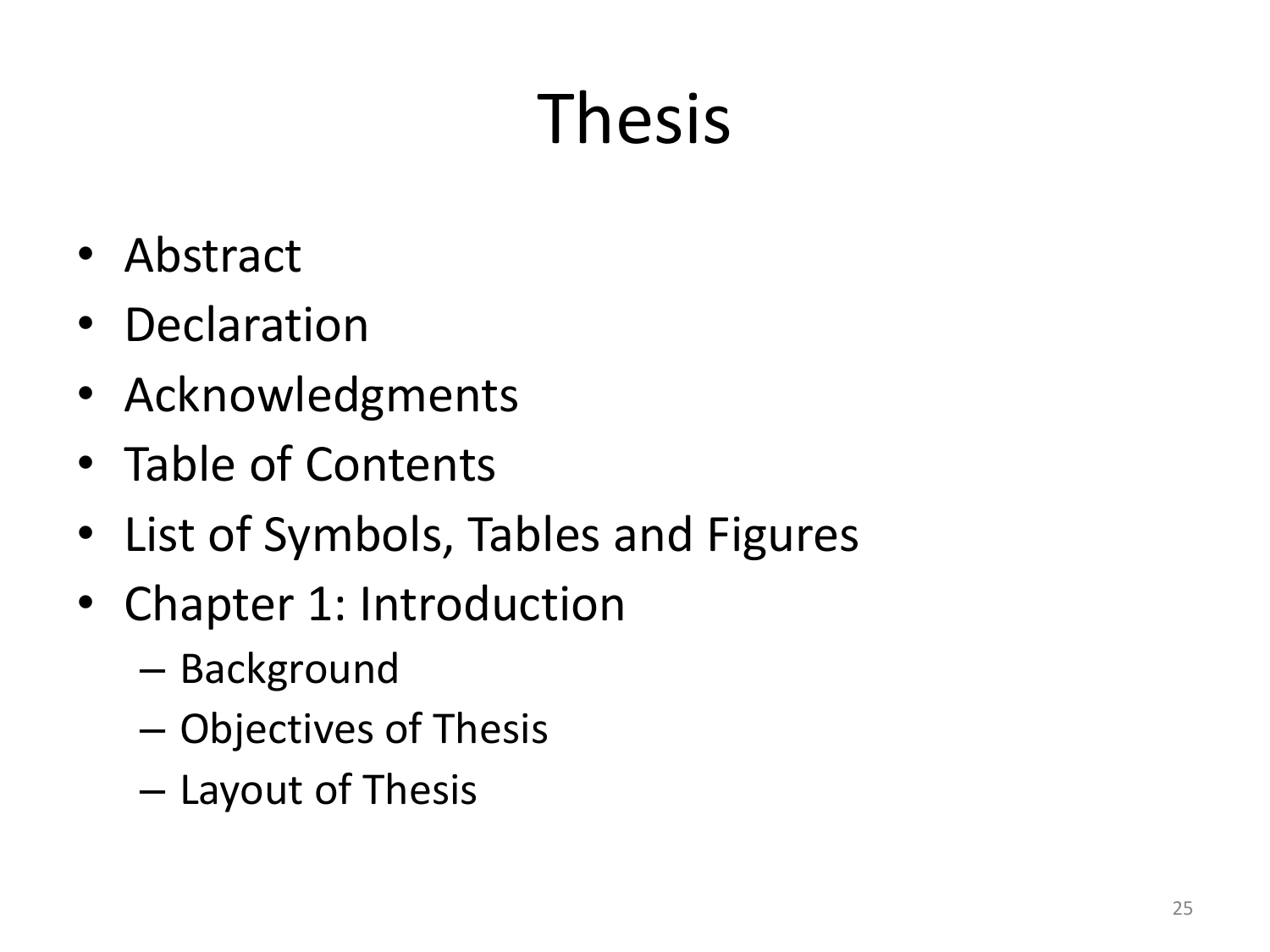## Thesis

- Chapter 2: Theory on the Research
- Chapter 3: Proposed Methodology
- Chapter 4: Implementation
- Chapter 5: Experimental Results and **Discussions**
- Chapter 6: Conclusions and Further Work
- References
- Appendices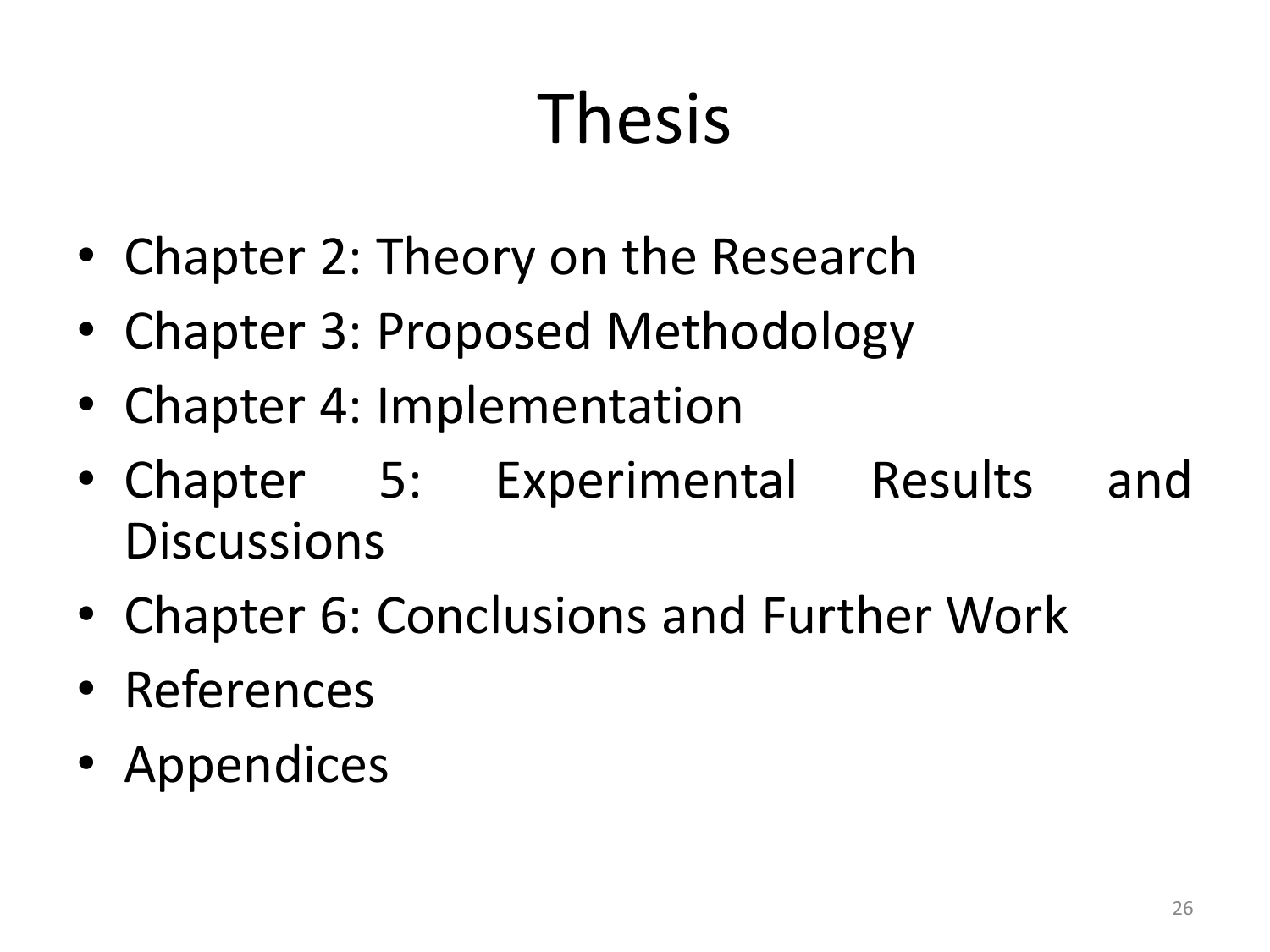# Thesis

- University templates
- Effective use of editing tools
	- WhiteSmoke Writer
	- Microsoft Word
	- Google Docs
	- Office Live
	- Adobe Acrobat Professional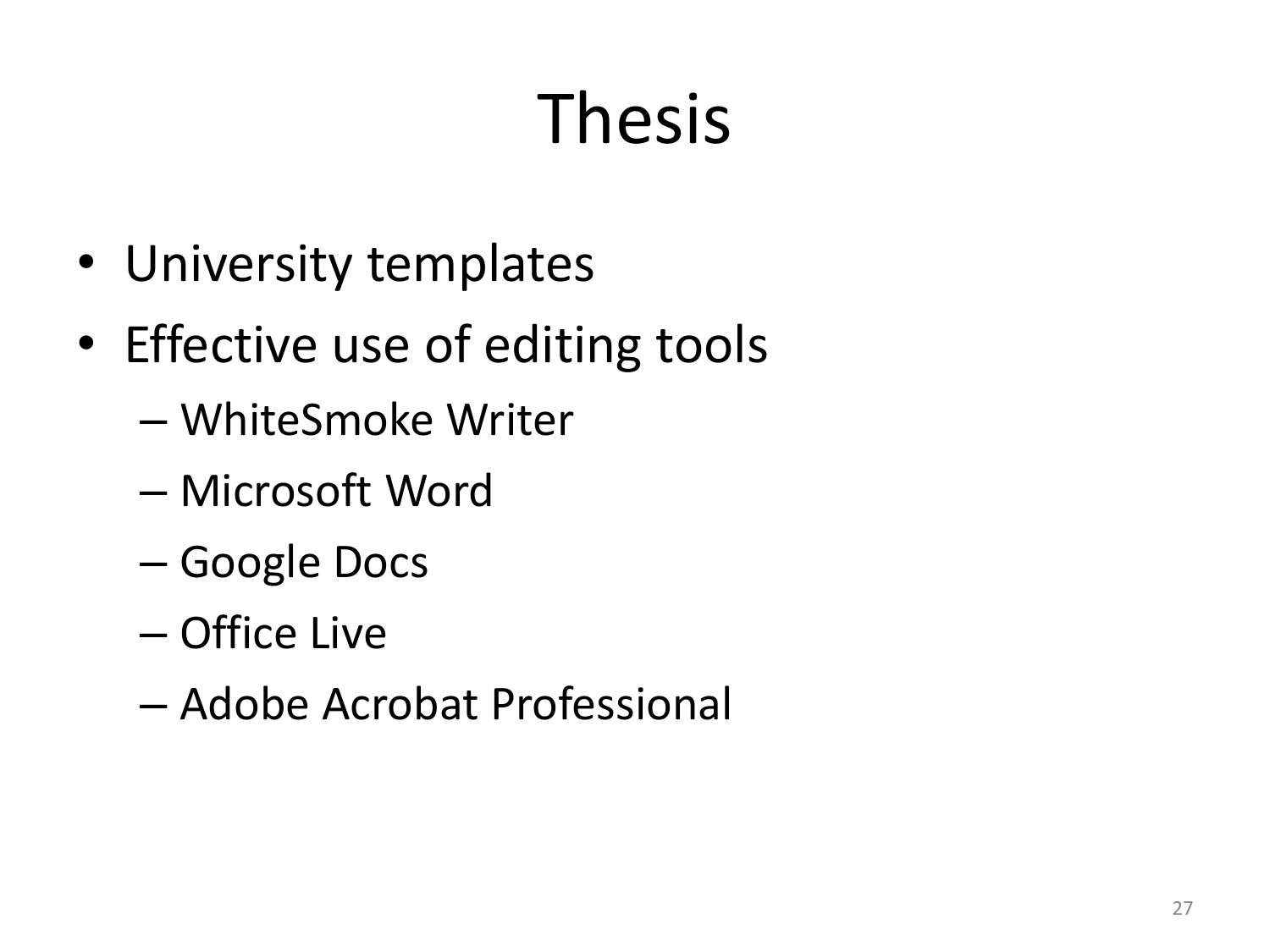#### Criteria for Judging a Research Study

- The Review of Previous Research
	- How closely is the literature reviewed in the study related to previous literature?
	- Is the review recent?
	- Are there any outstanding references you know of that were left out?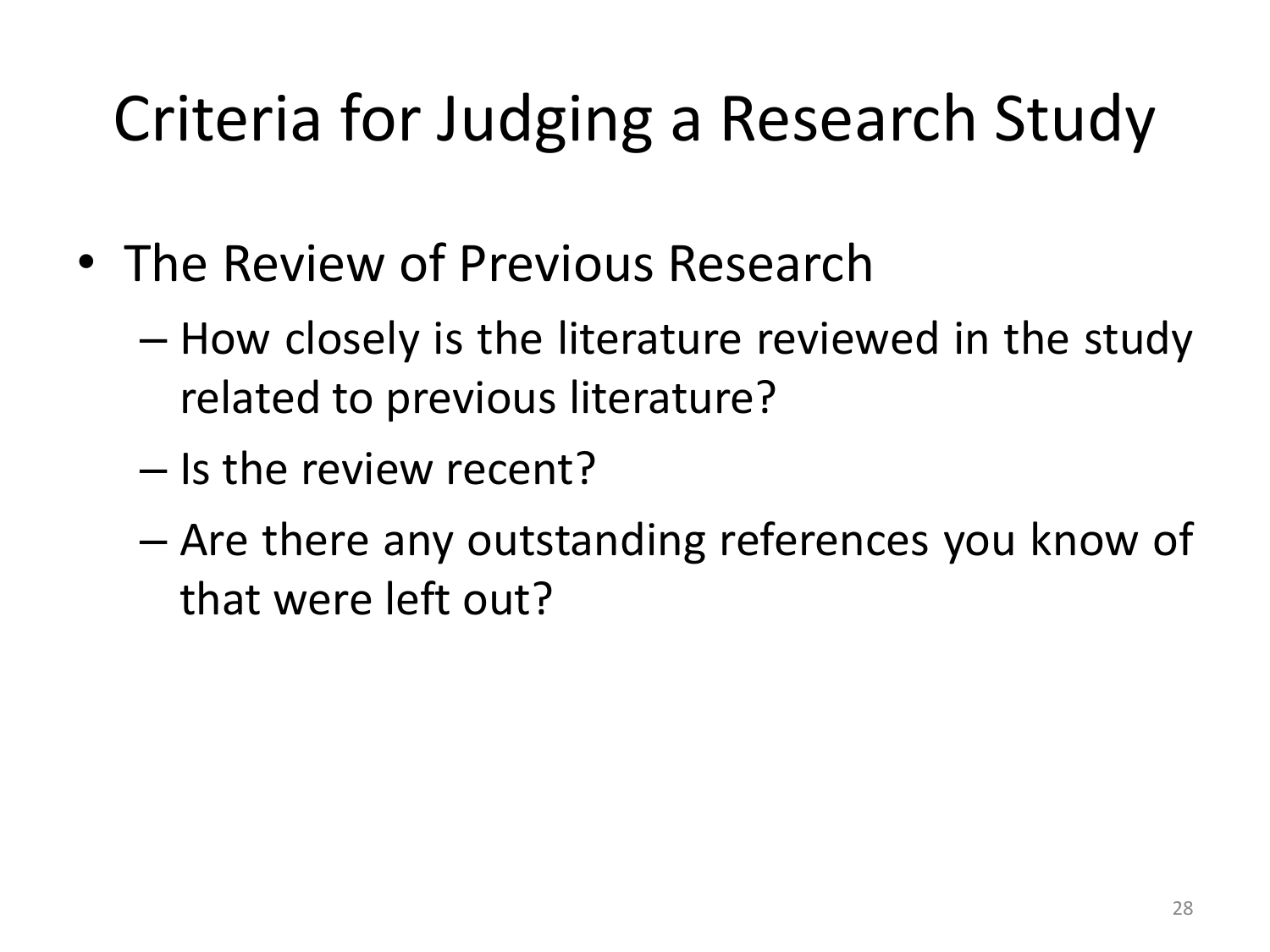- The Problem and Purpose
	- Can you understand the statement of the problems?
	- Is the purpose of the study clearly stated?
	- Does the purpose seem to be tied to the literature that is reviewed?
	- Is the objective of the study clearly stated?
	- Is there a conceptual rationale to which the hypotheses are grounded?
	- Is there a rationale for why the study is an important one to do?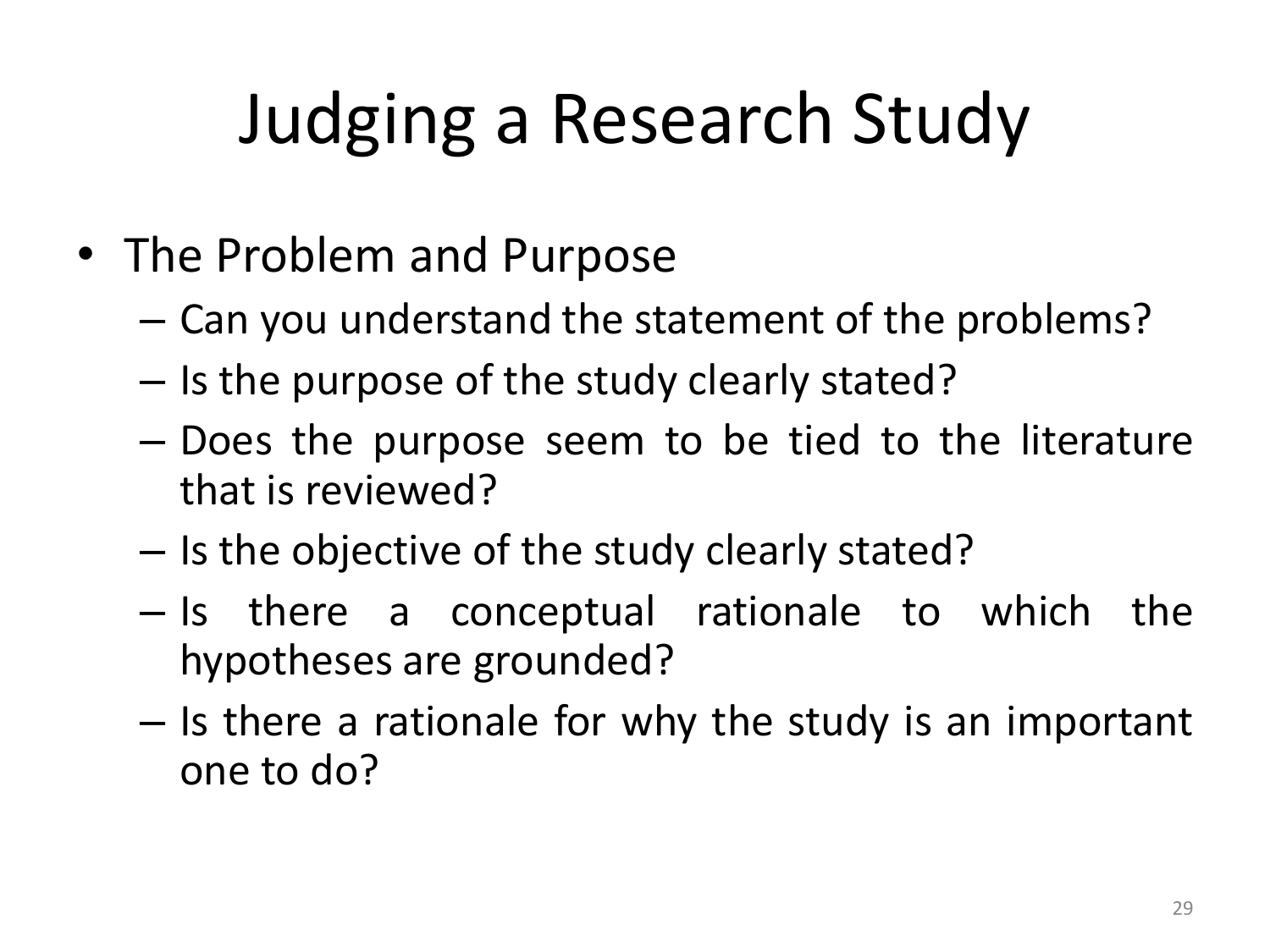- The Hypothesis
	- Are the research hypotheses clearly stated?
	- Are the research hypotheses explicitly stated?
	- Do the hypotheses state a clear association between variables?
	- Are the hypotheses grounded in theory or in a review and presentation of relevant literature?
	- Are the hypotheses testable?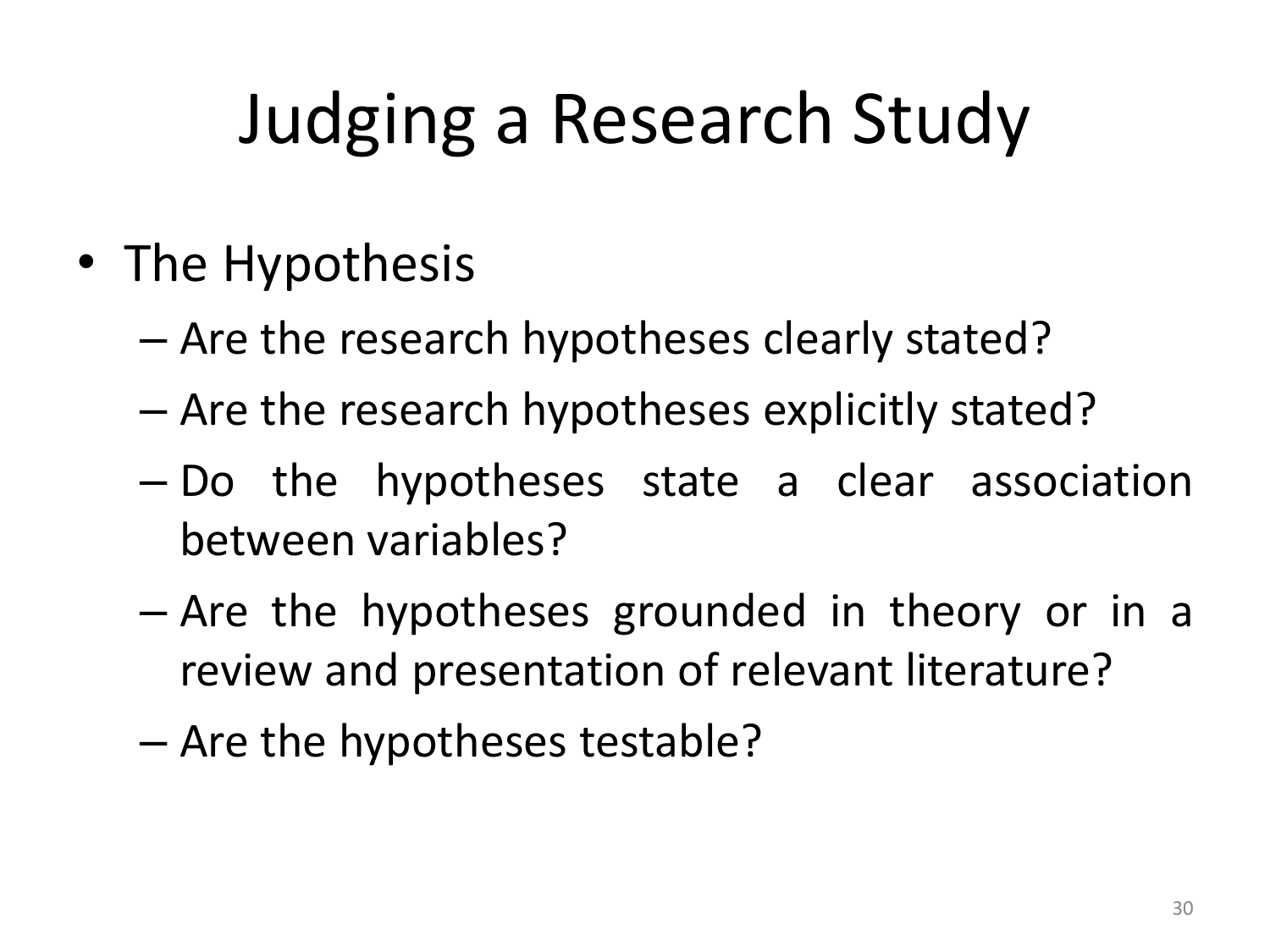- The Method
	- Are both the independent and dependent variables clearly defined?
	- Are the definition and description of the variables complete?
	- Is it clear how the study was conducted?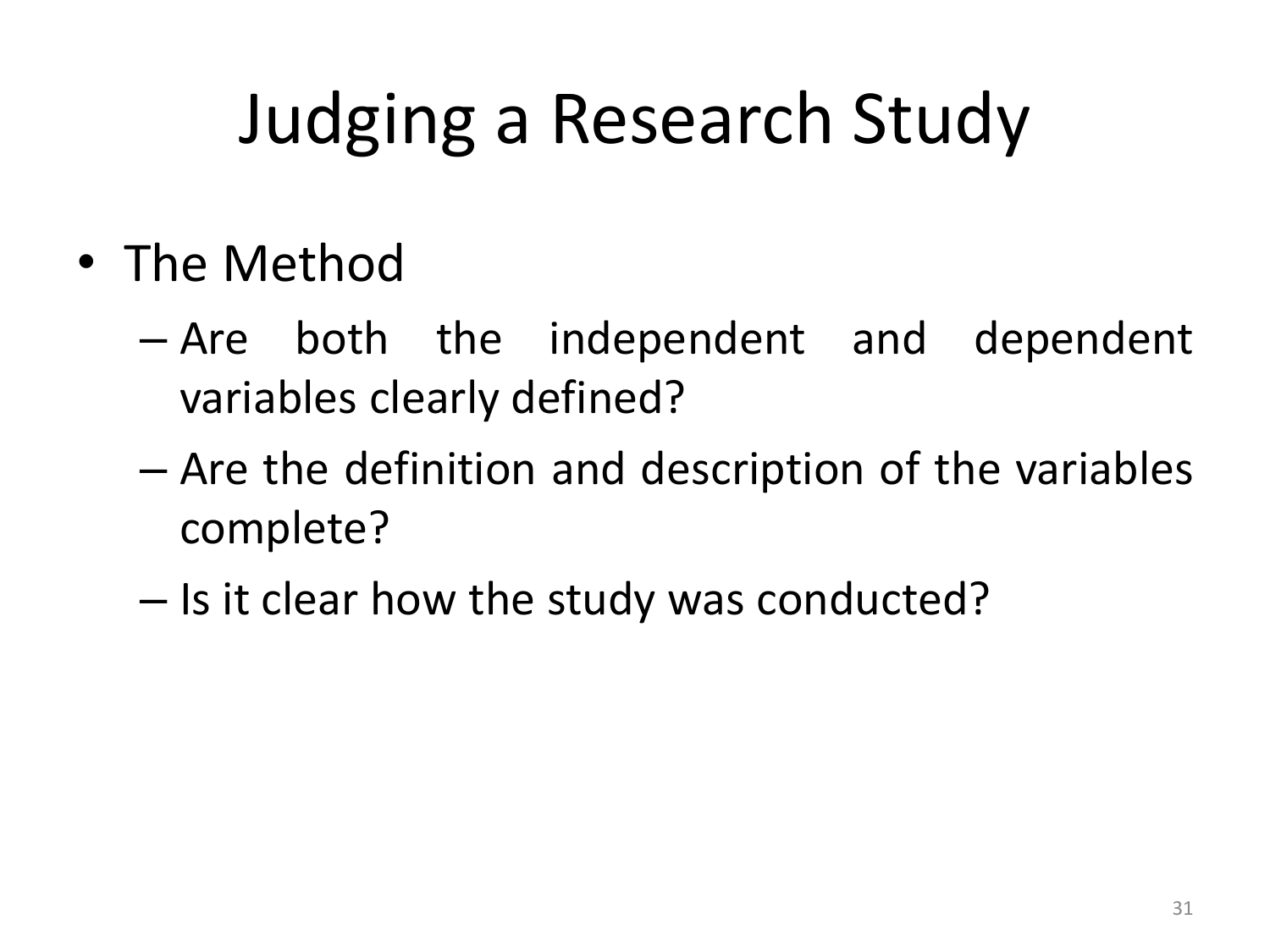- The Sample
	- Was the sample selected in such a way that you think it is representative of the population?
	- Is it clear where the sample comes from and how it was selected?
	- How similar are the subjects in the study to those that have been used in other, similar studies?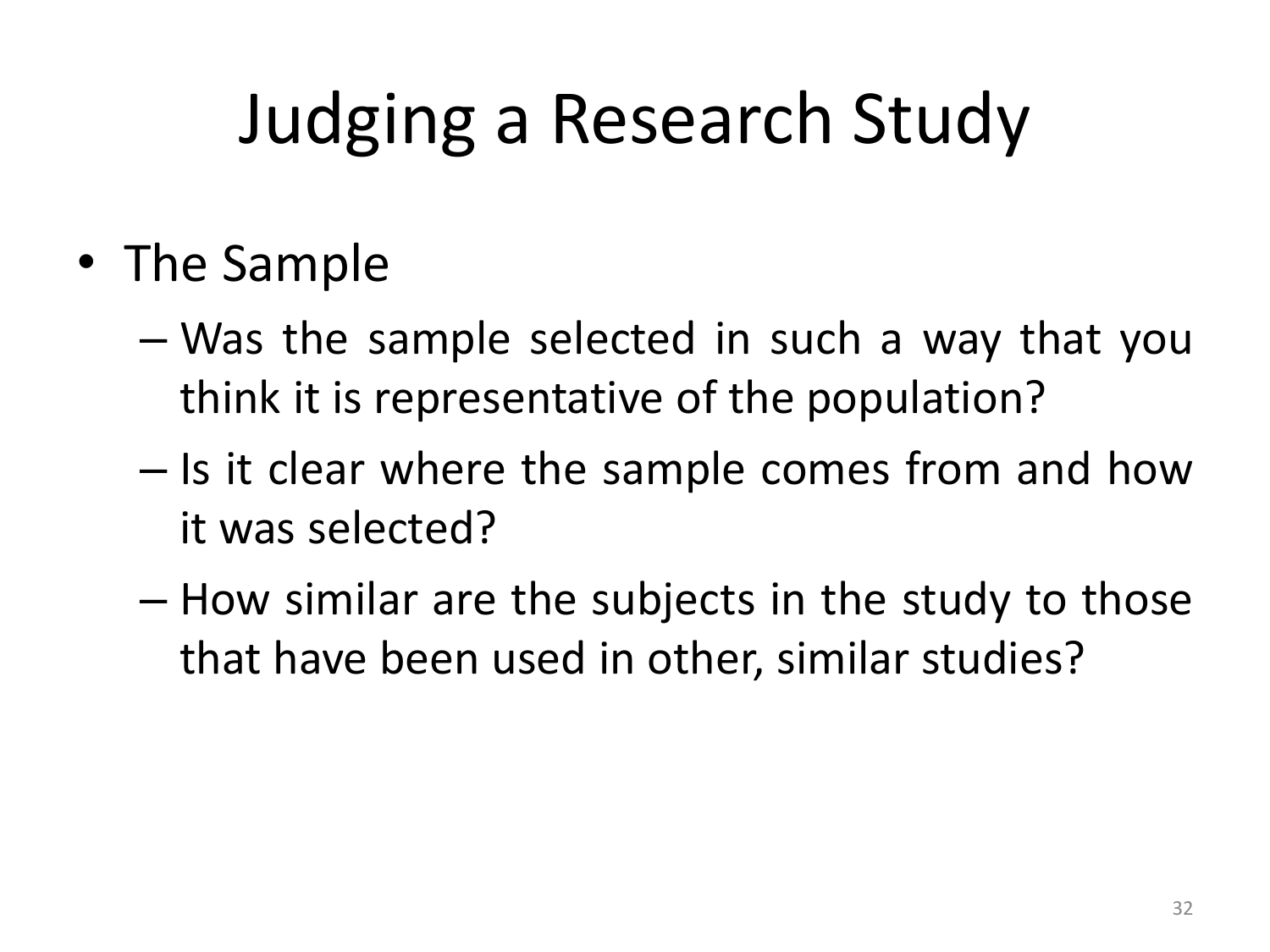- Results and Discussion
	- Does the author relate the results to the review of literature?
	- Are the results related to the hypothesis?
	- Is the discussion of the results consistent with results?
	- Does the discussion provide closure to the initial hypothesis that the author presents?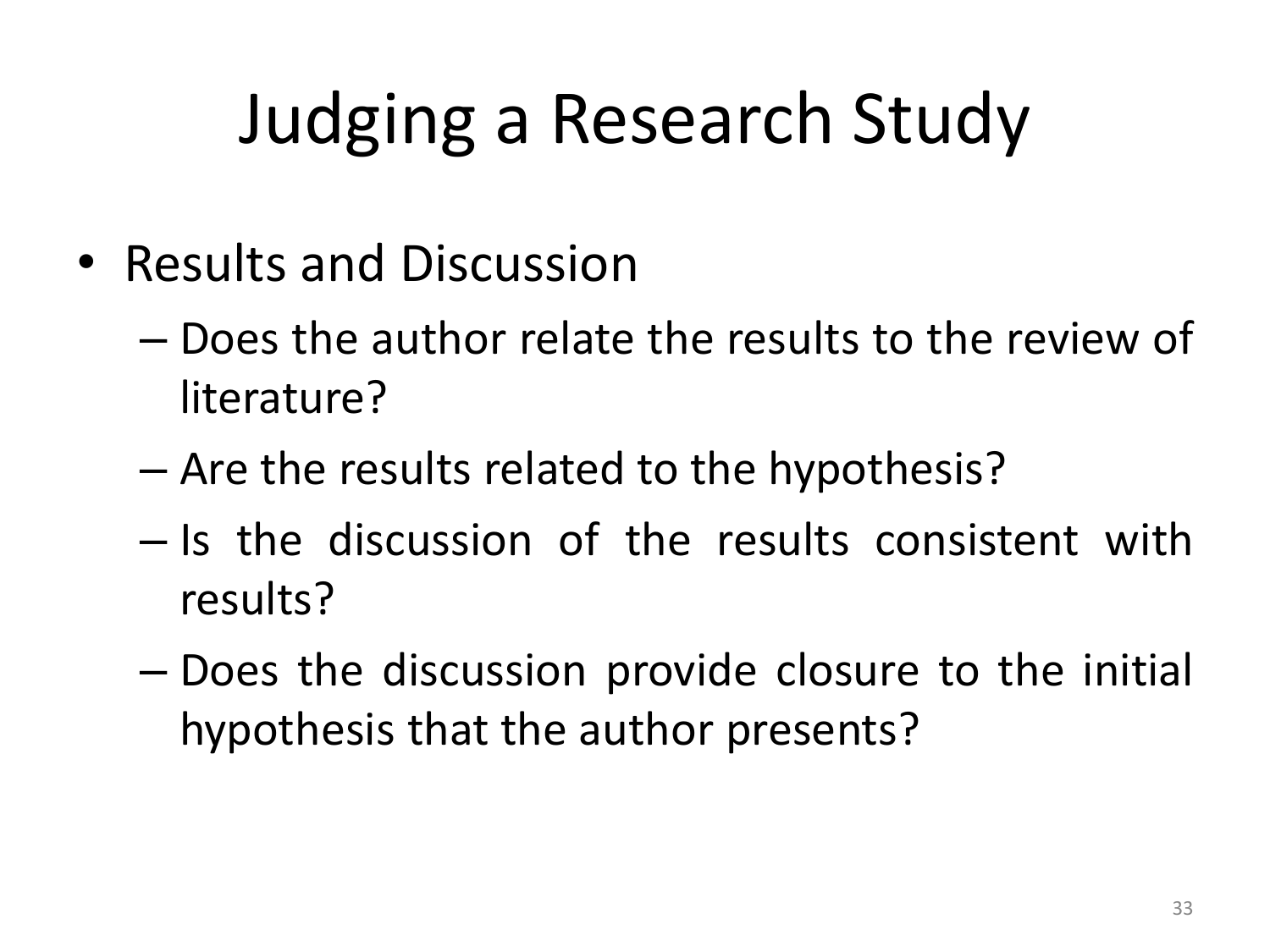- References
	- Is the list of references current?
	- Are they consistent in their format?
	- Are the references complete?
	- Does the list of references reflect some of the most important reference sources in the field?
	- Does each reference cited in the body of the paper appear in the reference list?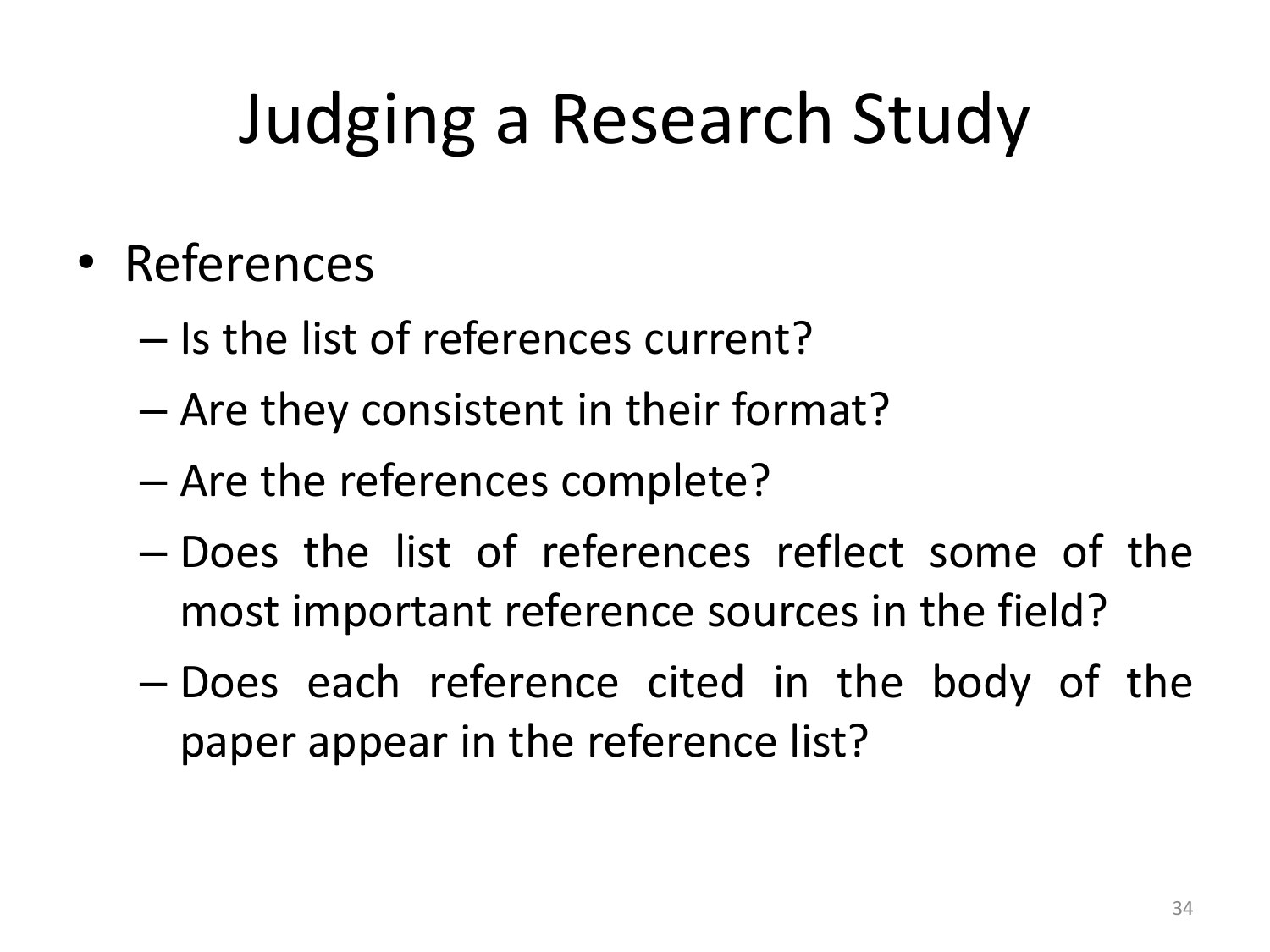- General Comments
	- Is it clearly written and understandable?
	- Is the language biased (nonsexist and relatively culture free)?
	- What are the strengths and weaknesses of the research?
	- What are the primary implications of the research?
	- What would you do to improve the research?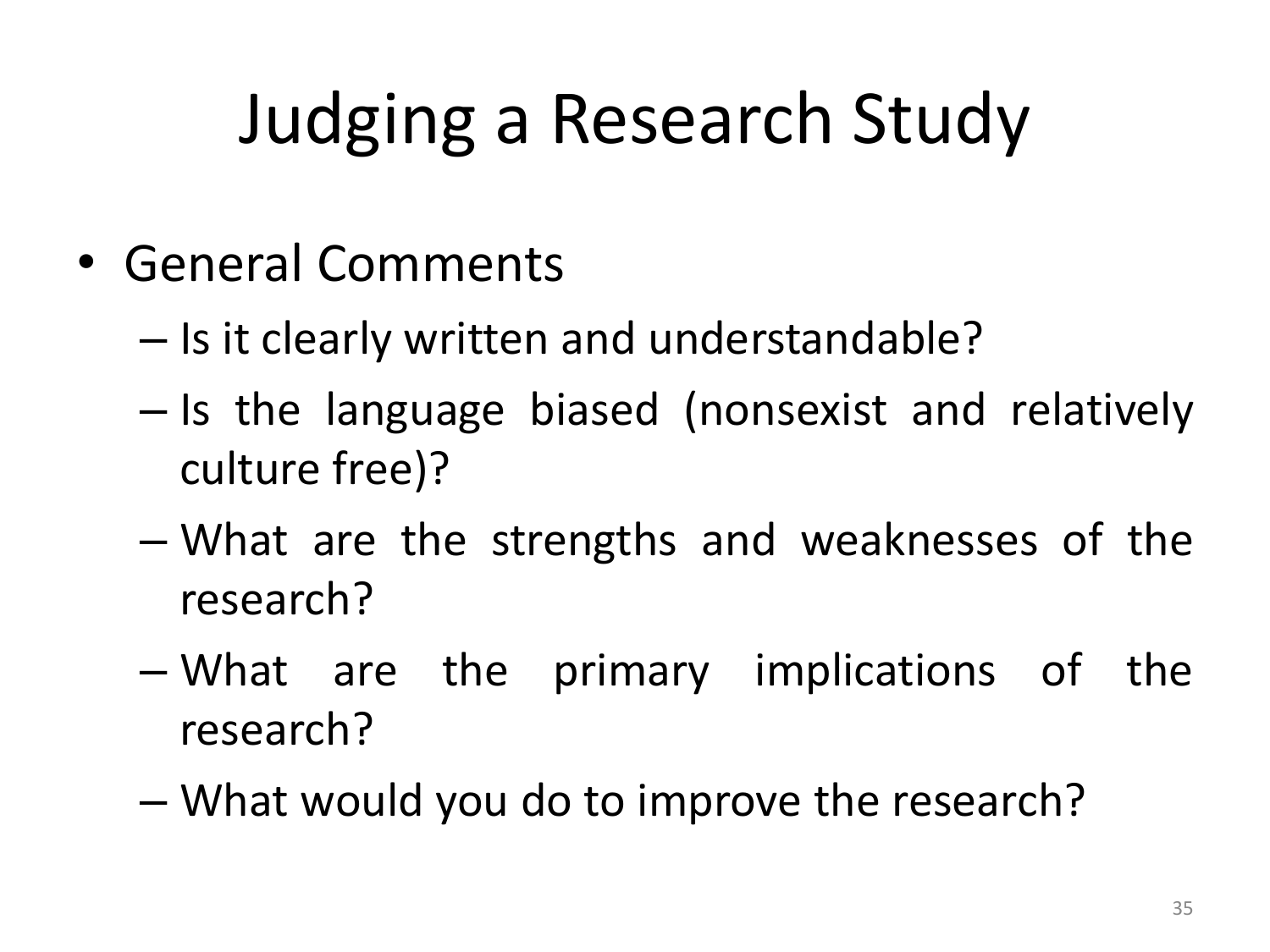## MS Office Word

- Editing
- Styles
- Footnote/Header/Footer
- Numbered Items
- References
- Cross references
- Figure and table caption
- Equation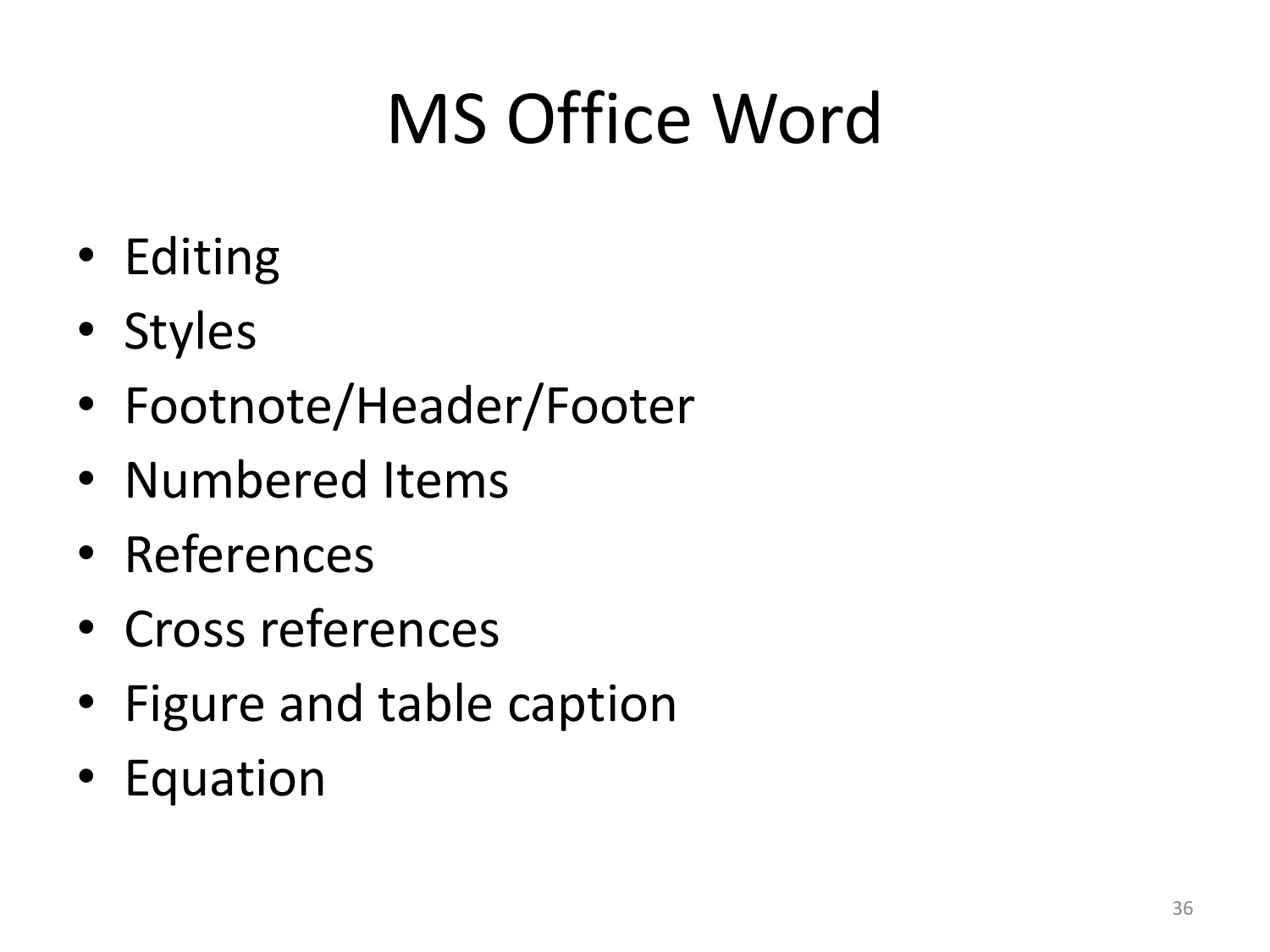### MS Office Word

- Automatic Table of Content
- Hyperlinks
- Page/Section Break
- Tables/Diagrams
- Macros
- Comment/Revision
- <http://office.microsoft.com/en-001/training>